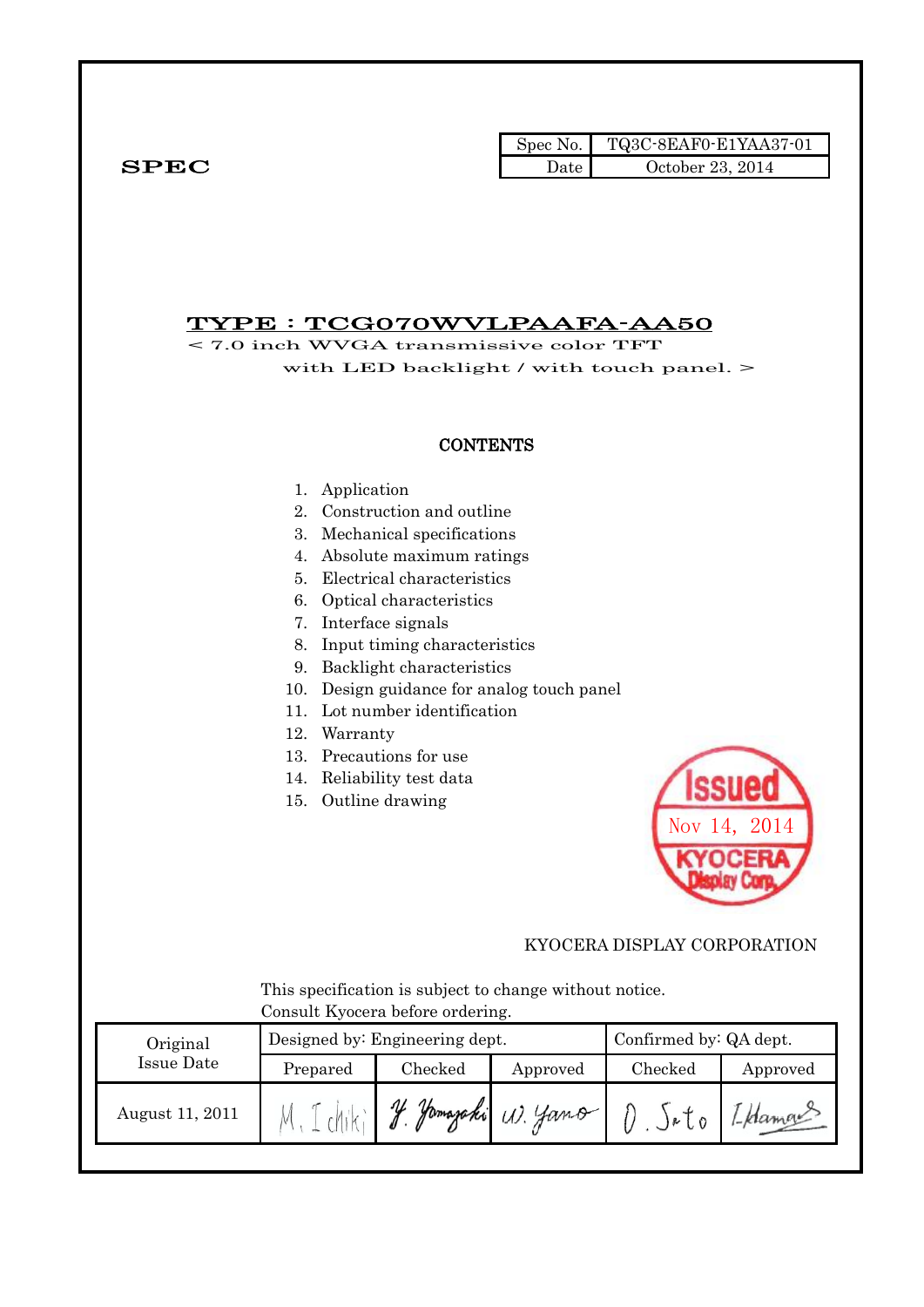# Warning

- 1. This Kyocera LCD module has been specifically designed for use only in electronic devices and industrial machines in the area of audio control, office automation, industrial control, home appliances, etc. The module should not be used in applications where the highest level of safety and reliability are required and module failure or malfunction of such module results in physical harm or loss of life, as well as enormous damage or loss. Such fields of applications include, without limitation, medical, aerospace, communications infrastructure, atomic energy control. Kyocera expressly disclaims any and all liability resulting in any way to the use of the module in such applications.
- 2. Customer agrees to indemnify, defend and hold Kyocera harmless from and against any and all actions, claims, damages, liabilities, awards, costs, and expenses, including legal expenses, resulting from or arising out of Customer's use, or sale for use, or Kyocera modules in applications.

## Caution

1. Kyocera shall have the right, which Customer hereby acknowledges, to immediately scrap or destroy tooling for Kyocera modules for which no Purchase Orders have been received from the Customer in a two-year period.

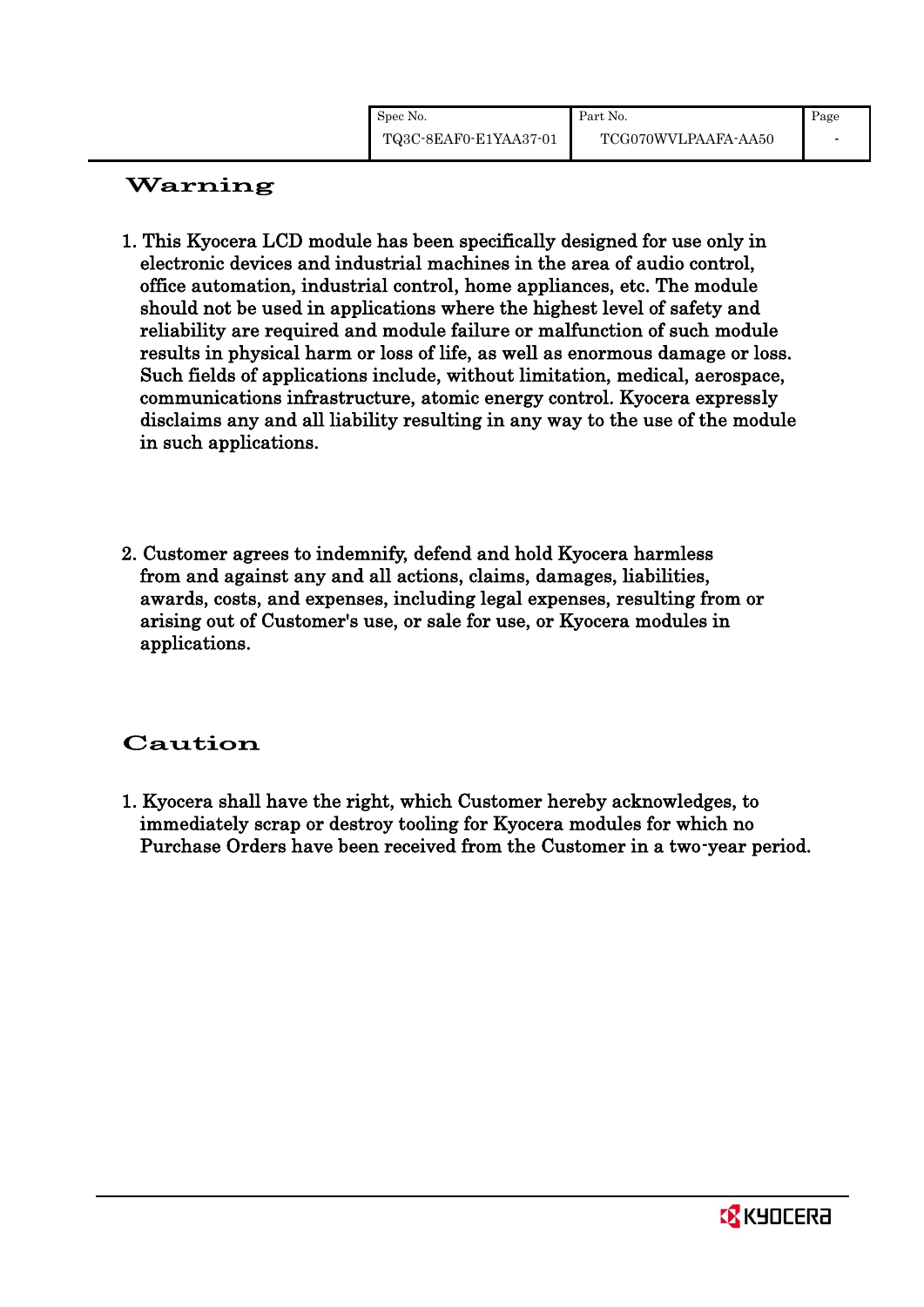|         |                  |          | Spec No.                                                                                        |          | Part No.                             |                                                              |          | Page |
|---------|------------------|----------|-------------------------------------------------------------------------------------------------|----------|--------------------------------------|--------------------------------------------------------------|----------|------|
|         |                  |          | TQ3C-8EAF0-E1YAA37-01                                                                           |          |                                      | TCG070WVLPAAFA-AA50                                          |          |      |
|         |                  |          | Revision record                                                                                 |          |                                      |                                                              |          |      |
|         |                  |          | Designed by: Engineering dept.                                                                  |          |                                      | Confirmed by : QA dept.                                      |          |      |
|         | Date             | Prepared | Checked                                                                                         | Approved |                                      | Checked                                                      | Approved |      |
|         | October 23, 2014 |          | amazaki                                                                                         | W. Jano  |                                      | Jato<br>$\left(\right)$                                      | I Hamal  |      |
| Rev.No. | Date             | Page     |                                                                                                 |          | $\label{ex:2} \textbf{Descriptions}$ |                                                              |          |      |
| 01      | Oct 23, 2014     |          | PLANT LCD DIVISION<br>$\rightarrow$ KYOCERA DISPLAY CORPORATION<br>9. Backlight characteristics |          |                                      | Change KYOCERA CORPORATION KAGOSHIMA HAYATO                  |          |      |
|         |                  | $12\,$   |                                                                                                 |          |                                      | change Operating life time Typ70,000h $\rightarrow$ 100,000h |          |      |
|         |                  |          |                                                                                                 |          |                                      |                                                              |          |      |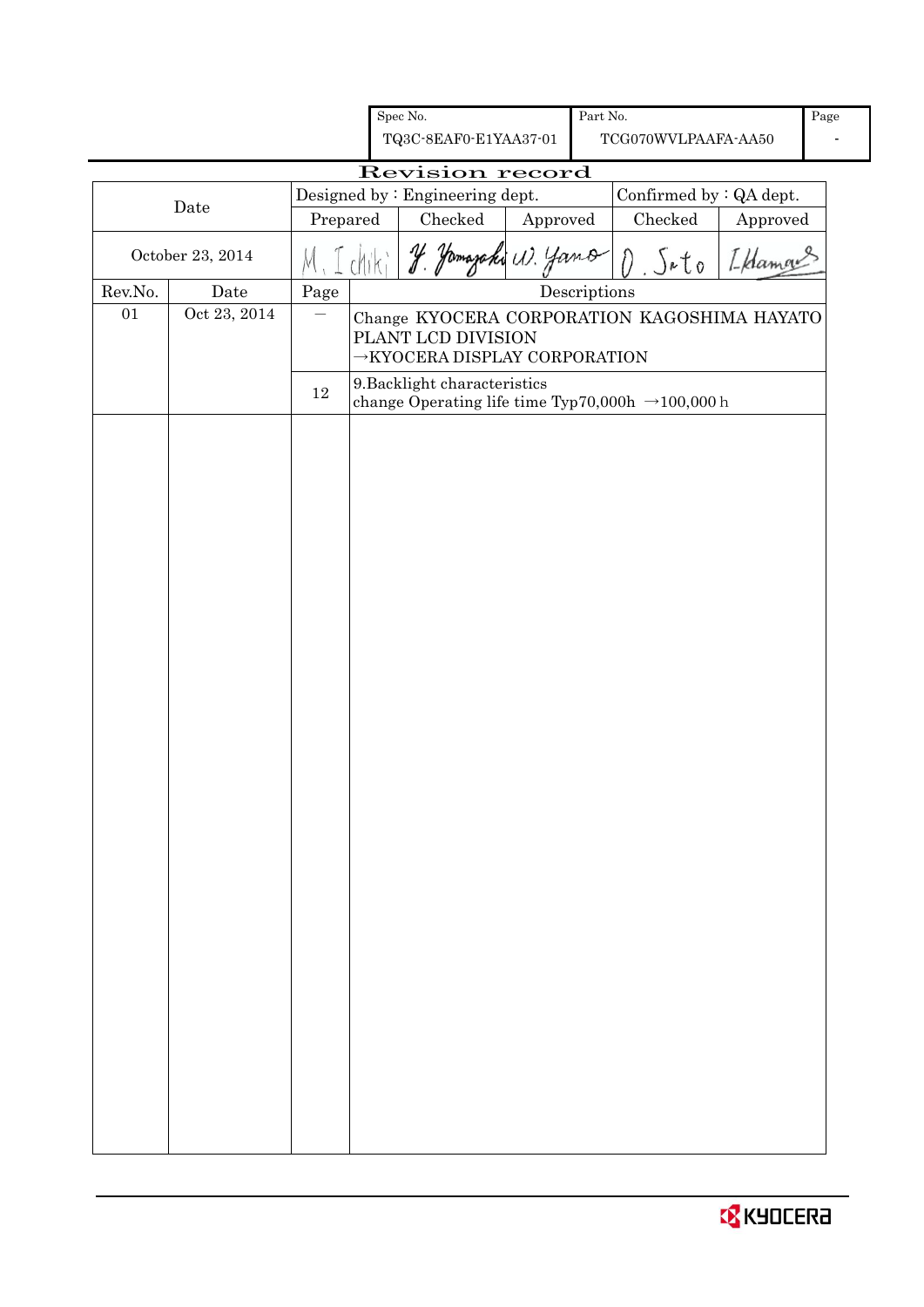#### 1. Application

This document defines the specification of TCG070WVLPAAFA-AA50. (RoHS Compliant)

#### 2. Construction and outline

| LCD.               | : Transmissive color dot matrix type TFT                                                                  |
|--------------------|-----------------------------------------------------------------------------------------------------------|
| Backlight system   | : LED                                                                                                     |
| Polarizer          | : Anti-Glare treatment                                                                                    |
| Additional circuit | : Timing controller, Power supply $(3.3V)$ input)<br>(without constant current circuit for LED Backlight) |
| Touch panel        | : Analog type, Non-Glare treatment                                                                        |

### 3. Mechanical specifications

#### 3-1. LCD

| <b>Item</b>                        | Specification                                           | Unit |
|------------------------------------|---------------------------------------------------------|------|
| Outline dimensions<br><sup>1</sup> | $165(W)\times(104.4)(H)\times10(D)$                     | mm   |
| Active area                        | $152.4(W)\times91.44(H)$<br>(17.8cm/7.0 inch(Diagonal)) | mm   |
| Dot format                         | $800 \times (R, G, B)(W) \times 480(H)$                 | dot  |
| Dot pitch                          | $0.0635(W)\times0.1905(H)$                              | mm   |
| 2)<br>Base color                   | Normally White                                          |      |
| Mass                               | 250                                                     | g    |

1) Projection not included. Please refer to outline for details.

2) Due to the characteristics of the LCD material, the color varies with environmental temperature.

#### 3-2. Touch panel

| Item                            | Specification                        | Unit |
|---------------------------------|--------------------------------------|------|
| Input                           | Radius-0.8 stylus or Finger          |      |
| <b>Actuation Force</b>          | $0.5 \pm 0.3$                        |      |
| Transmittance                   | Typ. 80                              | $\%$ |
| Surface hardness                | Pencil hardness 2H or more according |      |
| Anti newton's ring<br>treatment | None                                 |      |

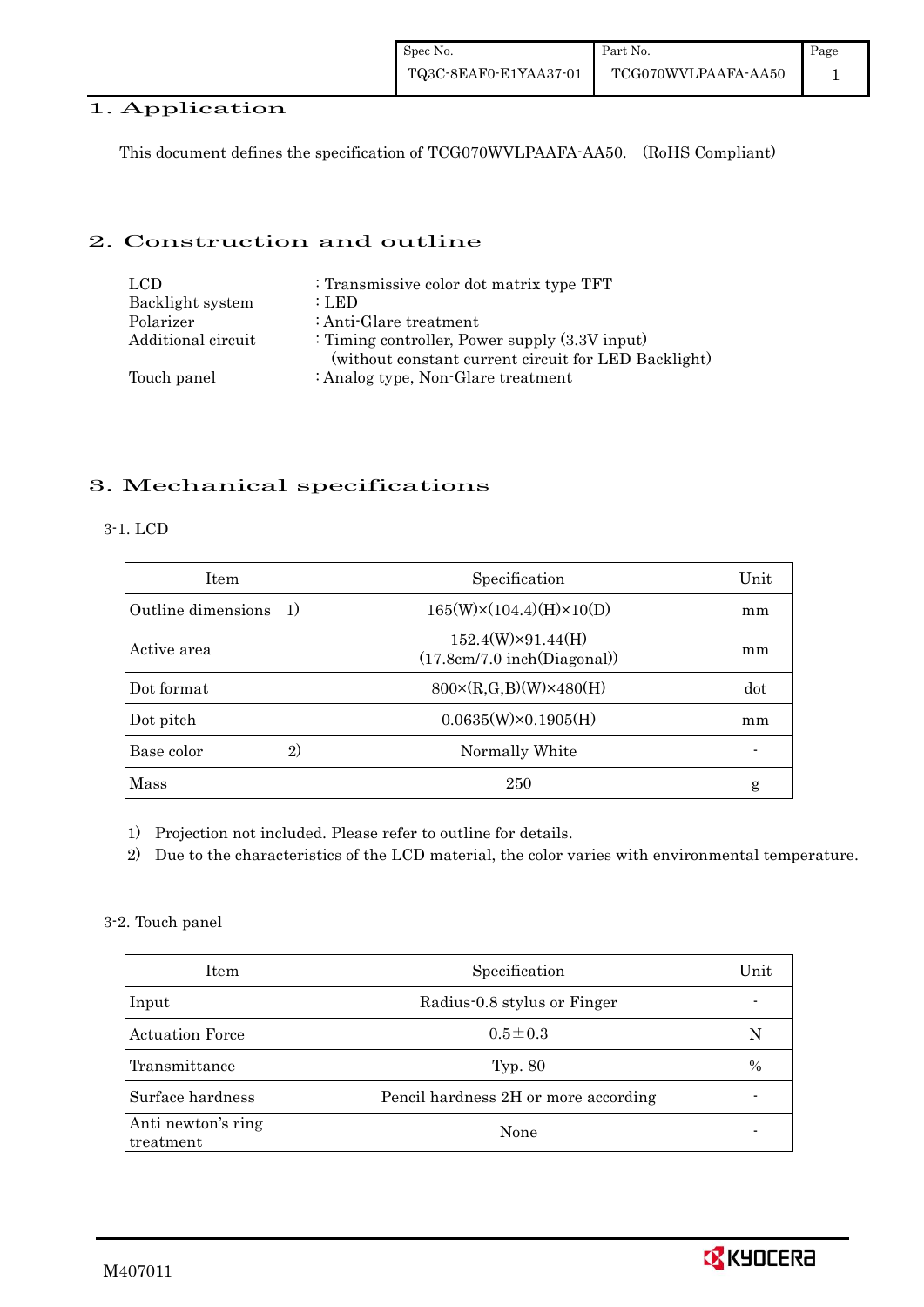#### 4. Absolute maximum ratings

|  |  |  | 4-1. Electrical absolute maximum ratings |  |
|--|--|--|------------------------------------------|--|
|--|--|--|------------------------------------------|--|

| Item                           | Symbol       | Min.   | Max. | Unit |
|--------------------------------|--------------|--------|------|------|
| Supply voltage                 | $\rm V_{DD}$ | $-0.3$ | 4.5  |      |
| Input signal voltage           | $\rm V_{IN}$ | $-0.3$ | 4.5  |      |
| 2) 3)<br>LED forward current   | ΙF           |        | 100  | mA   |
| Supply voltage for touch panel | $\rm V_{TP}$ |        | 6.0  |      |
| Input current of touch panel   | $_{\rm 1TP}$ |        | 0.5  | mA   |

- 1) Input signal : CK,  $R0 \sim R5$ ,  $G0 \sim G5$ ,  $B0 \sim B5$ ,  $H<sub>SYNC</sub>$ ,  $V<sub>SYNC</sub>$ ,  $ENAB$ , CM, SC
- 2) For each "AN-CA"
- 3) Do not apply reversed voltage.

#### 4-2. Environmental absolute maximum ratings

| Item                  |    | Symbol                  | Min.  | Max. | Unit      |
|-----------------------|----|-------------------------|-------|------|-----------|
| Operating temperature | 1. | Top                     | $-20$ | 70   | $\circ$ C |
| Storage temperature   | 2) | T <sub>STO</sub>        | $-30$ | 80   | $\circ$ C |
| Operating humidity    | 3) | Hop                     | 10    |      | %RH       |
| Storage humidity      | 3) | <b>H</b> <sub>sto</sub> | 10    | 4)   | %RH       |
| Vibration             |    |                         | 5)    | 5)   |           |
| Shock                 |    |                         | 6)    | 6)   |           |

- 1) Operating temperature means a temperature which operation shall be guaranteed. Since display performance is evaluated at 25°C, another temperature range should be confirmed.
- 2) Temp. =  $-30^{\circ}$ C $<$ 48h, Temp. =  $80^{\circ}$ C $<$ 168h Store LCD at normal temperature/humidity. Keep them free from vibration and shock. An LCD that is kept at a low or a high temperature for a long time can be defective due to other conditions, even if the low or high temperature satisfies the standard. (Please refer to "Precautions for Use" for details.)
- 3) Non-condensing
- 4) Temp. $\leq 40^{\circ}$ C, 85%RH Max.
	- Temp. >40°C, Absolute humidity shall be less than  $85\%RH$  at  $40^{\circ}C$ .

<sup>5)</sup>

| Frequency       | $10\sim$ 55 Hz    | Acceleration value         |
|-----------------|-------------------|----------------------------|
| Vibration width | $0.15$ mm         | $(0.3{\sim}9~{\rm m/s^2})$ |
| Interval        | $10 - 55 - 10$ Hz | 1 minutes                  |

 2 hours in each direction X, Y, Z (6 hours total) EIAJ ED-2531

6) Acceleration: 490 m/s2, Pulse width: 11 ms 3 times in each direction:  $\pm X$ ,  $\pm Y$ ,  $\pm Z$ EIAJ ED-2531

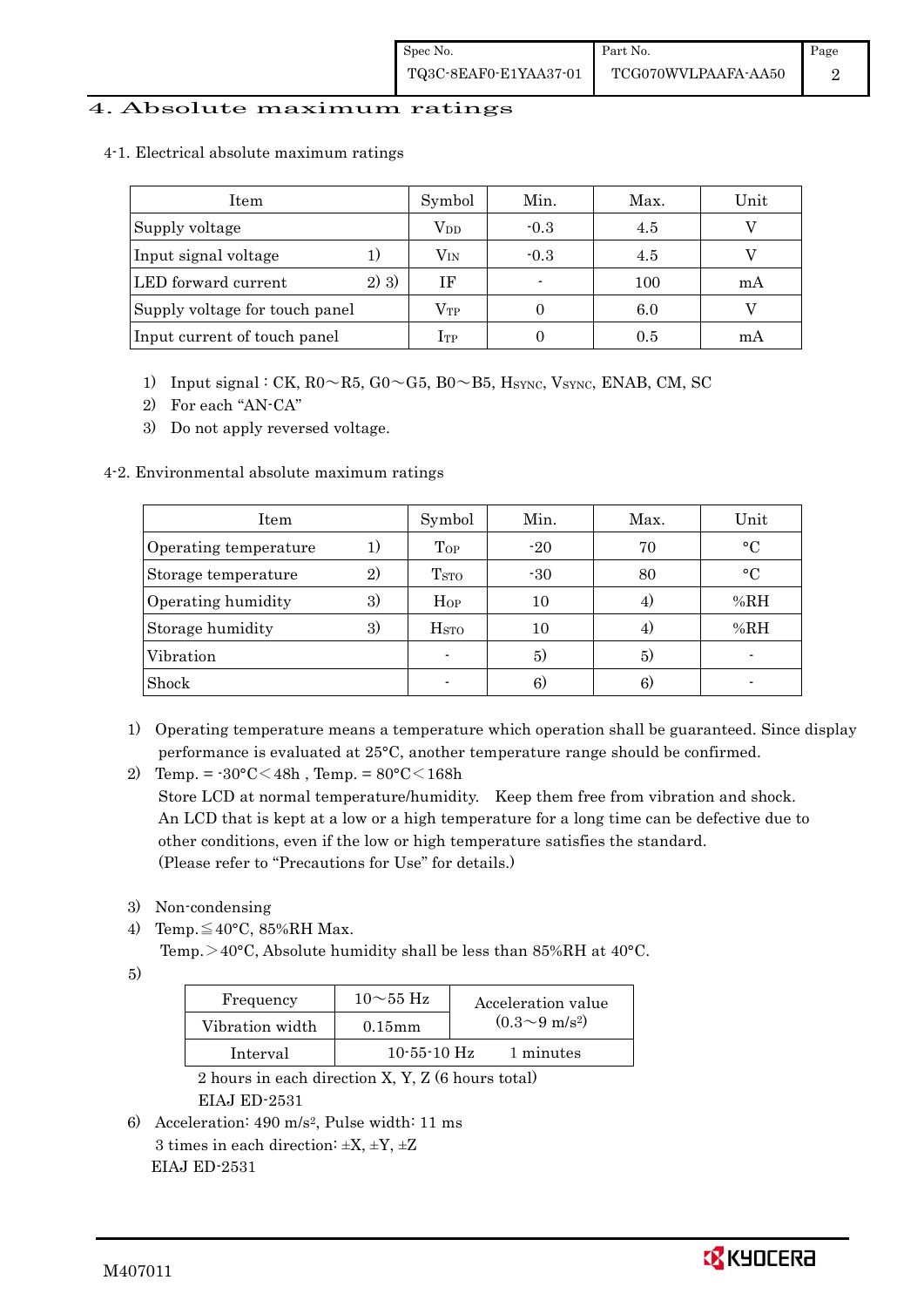#### 5. Electrical characteristics

#### 5-1. LCD

|                                 |                        |                          |                     |      | Temp. = $-20 \sim 70$ °C |         |
|---------------------------------|------------------------|--------------------------|---------------------|------|--------------------------|---------|
| Item                            | Symbol                 | Condition                | Min.                | Typ. | Max.                     | Unit    |
| 1)<br>Supply voltage            | <b>V</b> <sub>DD</sub> | $\overline{\phantom{a}}$ | 3.0                 | 3.3  | 3.6                      | V       |
| Current consumption             | $\rm{I}_{DD}$          | 2)                       | $\blacksquare$      | 180  | 235                      | mA      |
| Permissive input ripple voltage | $V_{RP}$               |                          | $\blacksquare$      |      | 100                      | $mVp-p$ |
|                                 | $\rm V_{II}$           | "Low" level              | $\theta$            |      | 0.8                      | V       |
|                                 | V <sub>IH</sub>        | "High" level             | 2.0                 |      | <b>V</b> <sub>DD</sub>   | V       |
| 3)<br>Input signal voltage      | $\rm V_{II}$           | "Low" level              | $\Omega$            |      | $0.3$ $V_{\rm DD}$       | V       |
|                                 | V <sub>IH</sub>        | "High" level             | 0.7 V <sub>DD</sub> |      | <b>V</b> <sub>DD</sub>   | V       |

#### 1)  $V_{DD}$ -turn-on conditions



2) Display pattern:



- 3) Input signal : CK,  $R0 \sim R5$ ,  $G0 \sim G5$ ,  $B0 \sim B5$ ,  $H_{\text{SYNC}}$ ,  $V_{\text{SYNC}}$ , ENAB, CM
- 4) Input signal : SC

#### 5-2. Touch panel

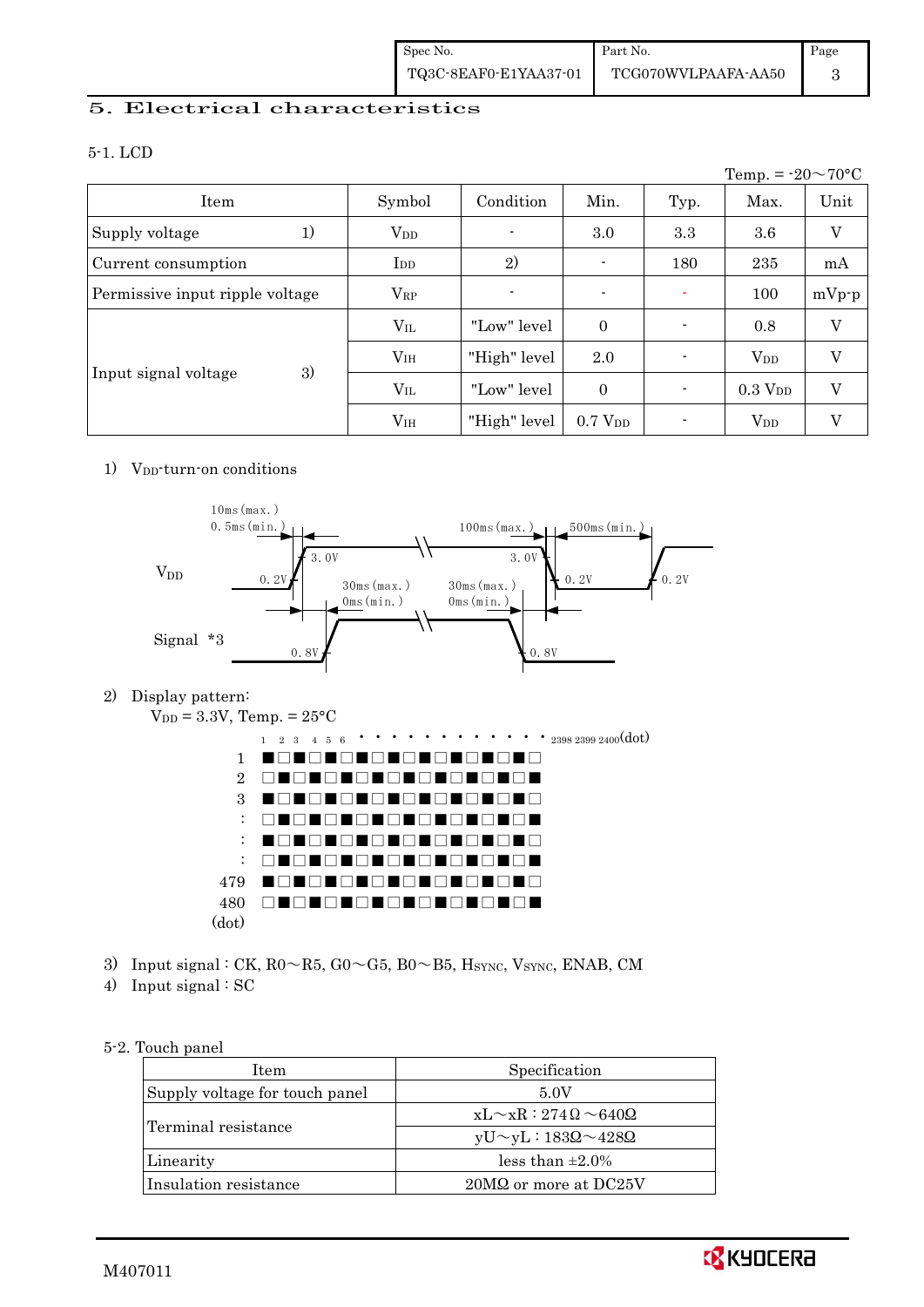| Spec No.              | Part No.            | Page |
|-----------------------|---------------------|------|
| TQ3C-8EAF0-E1YAA37-01 | TCG070WVLPAAFA-AA50 |      |

## 6. Optical characteristics

Measuring spot =  $\phi$  6.0mm, Temp. = 25°C

| Item                                  |       | Symbol              | Condition                   | Min.                     | Typ.                     | Max.                     | Unit              |  |
|---------------------------------------|-------|---------------------|-----------------------------|--------------------------|--------------------------|--------------------------|-------------------|--|
|                                       | Rise  | $\tau_r$            | $\theta = \phi = 0^{\circ}$ | $\overline{\phantom{0}}$ | $\overline{5}$           | $\overline{\phantom{a}}$ | ms                |  |
| Response time                         | Down  | $\tau$ <sub>d</sub> | $\theta = \phi = 0^{\circ}$ | $\overline{\phantom{a}}$ | 25                       | $\overline{\phantom{a}}$ | ms                |  |
|                                       |       | $\theta$ upper      |                             | $\overline{\phantom{0}}$ | 60                       | $\overline{\phantom{a}}$ |                   |  |
| Viewing angle range<br>View direction |       | $\theta$ LOWER      |                             |                          | 80                       |                          | deg.              |  |
| $: 12$ o'clock<br>(Gray inversion)    |       | $\phi$ LEFT         | $CR \ge 10$                 |                          | 80                       |                          |                   |  |
|                                       |       | $\phi$ RIGHT        |                             |                          | 80                       |                          | deg.              |  |
| Contrast ratio                        |       | CR                  | $\theta = \phi = 0^{\circ}$ | 700                      | 1000                     |                          |                   |  |
| <b>Brightness</b>                     |       | $\mathbf{L}$        | IF=60mA/Line                | 390                      | 560                      |                          | cd/m <sup>2</sup> |  |
| Luminance(Brightness)                 |       | LU                  |                             | 70                       | $\overline{\phantom{0}}$ |                          | $\%$              |  |
|                                       | Red   | $\mathbf x$         | $\theta = \phi = 0^{\circ}$ | 0.550                    | 0.600                    | 0.650                    |                   |  |
|                                       |       | У                   |                             | 0.300                    | 0.350                    | 0.400                    |                   |  |
|                                       |       | $\mathbf x$         | $\theta = \phi = 0^{\circ}$ | 0.270                    | 0.320                    | 0.370                    |                   |  |
| Chromaticity<br>coordinates           | Green | У                   |                             | 0.500                    | 0.550                    | 0.600                    |                   |  |
|                                       | Blue  | $\mathbf X$         | $\theta = \phi = 0^{\circ}$ | 0.100                    | 0.150                    | 0.200                    |                   |  |
|                                       |       | y                   |                             | 0.070                    | 0.120                    | 0.170                    |                   |  |
|                                       |       | $\mathbf x$         |                             | 0.240                    | 0.290                    | 0.340                    |                   |  |
|                                       | White | $\mathbf y$         | $\theta = \phi = 0^{\circ}$ | 0.255                    | 0.305                    | 0.355                    |                   |  |

6-1. Definition of contrast ratio

$$
CR(Contrast ratio) = \frac{Brightness with all pixels "White" }{Brightness with all pixels "Black" }
$$

#### 6-2. Definition of response time

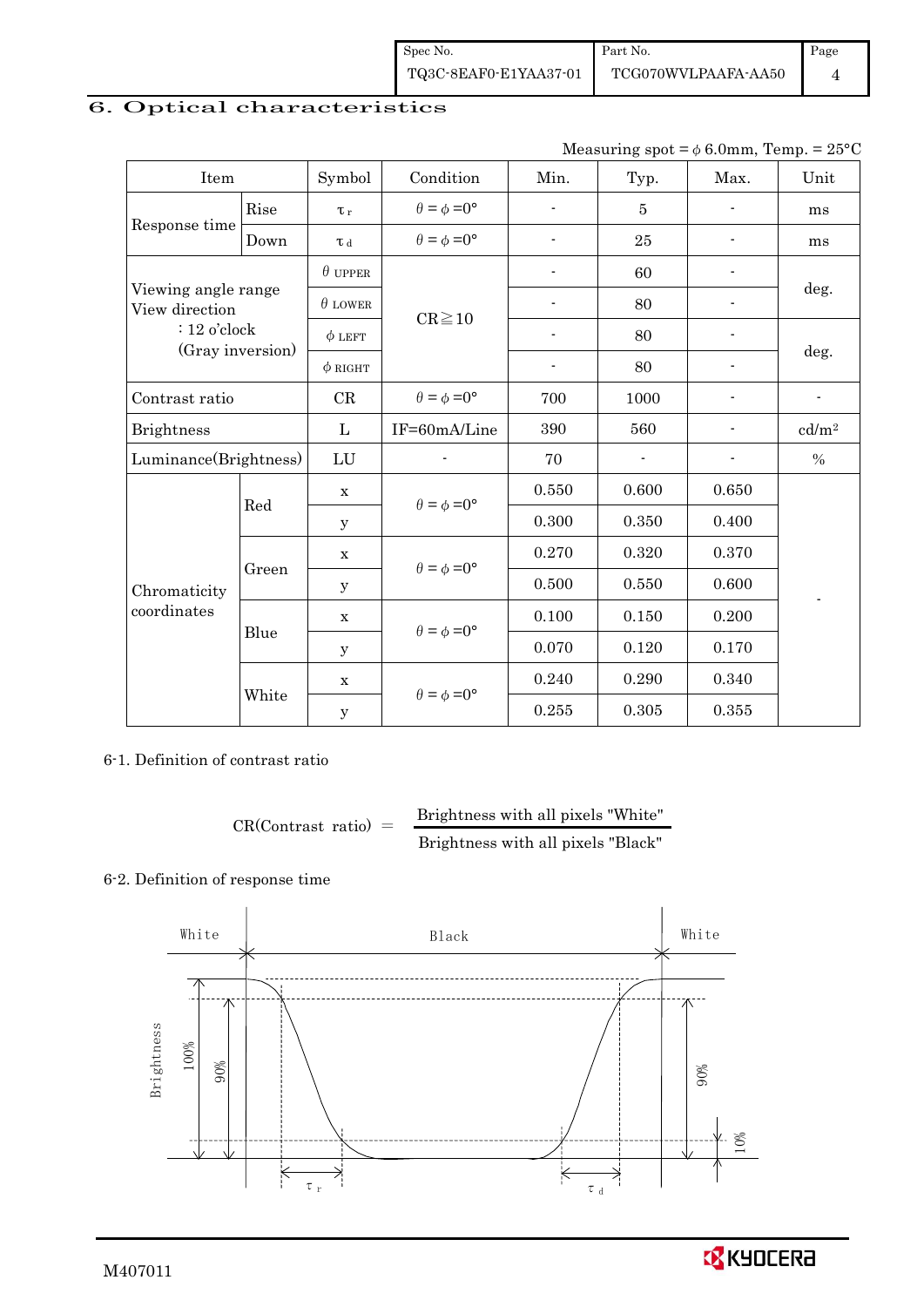| Spec No.              | Part No.            | Page |
|-----------------------|---------------------|------|
| TQ3C-8EAF0-E1YAA37-01 | TCG070WVLPAAFA-AA50 |      |



6-4. Brightness measuring points



- 1) Rating is defined as the white brightness at center of display screen(3).
- 2) The brightness uniformity is calculated by using following formula.

Brightness uniformity = Minimum brightness from 1 to 5  $\times$  100 [%]<br>Maximum brightness from 1 to 5

3) 5 minutes after CFL is turned on. (Ambient Temp.=25℃)

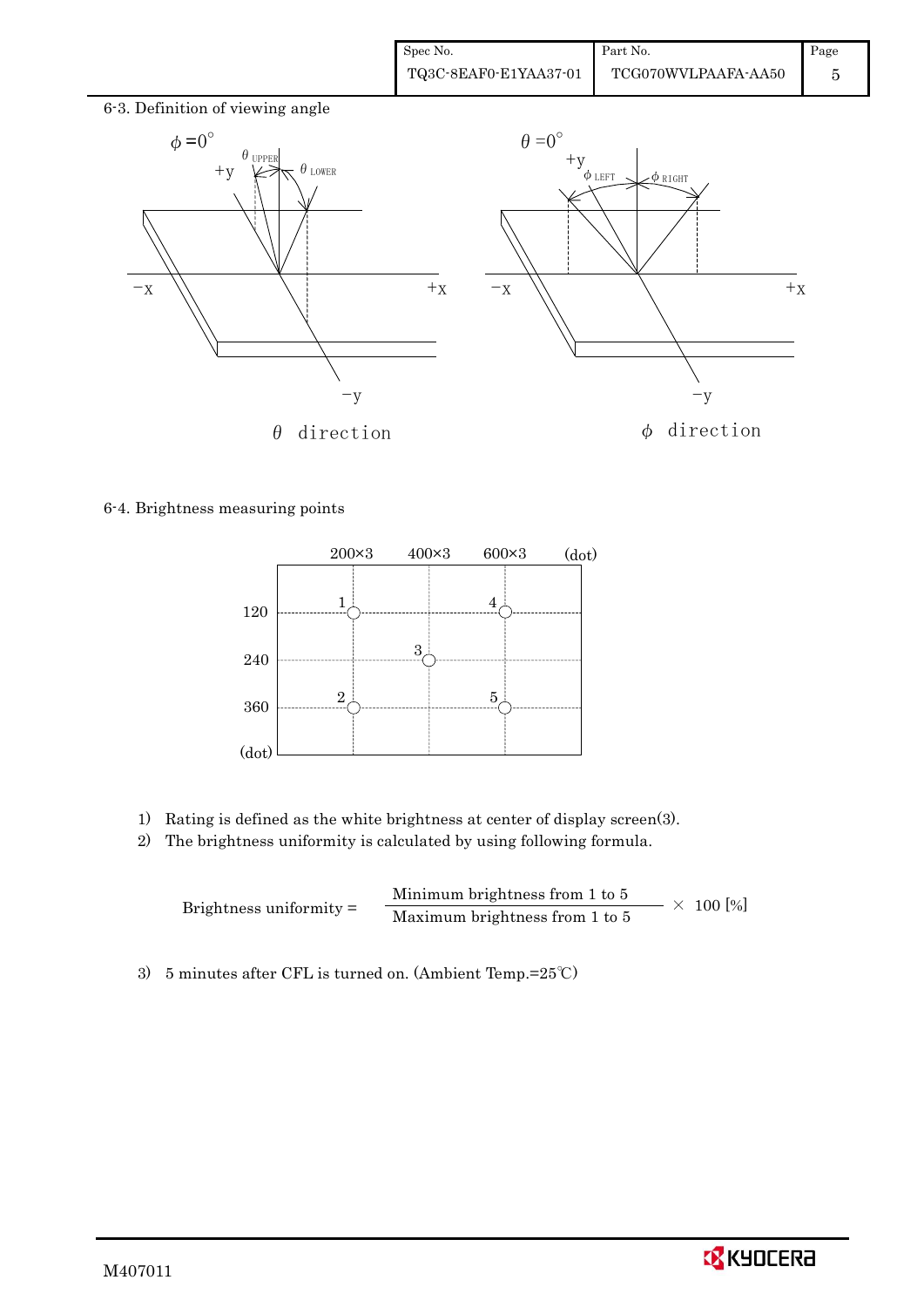| Spec No.              | <b>Part No.</b>     | Page |
|-----------------------|---------------------|------|
| TQ3C-8EAF0-E1YAA37-01 | TCG070WVLPAAFA-AA50 |      |

### 7. Interface signals

|  | ۰, |
|--|----|
|--|----|

| No.            | Symbol                   | Description                                                                                                   | Level |
|----------------|--------------------------|---------------------------------------------------------------------------------------------------------------|-------|
| 1              | AN1                      | Anode1                                                                                                        |       |
| $\sqrt{2}$     | AN2                      | Anode2                                                                                                        |       |
| 3              | CA1                      | Cathode1                                                                                                      |       |
| $\overline{4}$ | CA2                      | Cathode2                                                                                                      |       |
| $\overline{5}$ | $V_{DD}$                 | 3.3V power supply                                                                                             |       |
| $\,6\,$        | <b>V</b> <sub>DD</sub>   | 3.3V power supply                                                                                             |       |
| 7              | CM                       | Mode select signal(High or Open: Necessity of V·H <sub>SYNC</sub> , GND: Uunecessity of V·H <sub>SYNC</sub> ) |       |
| 8              | <b>ENAB</b>              | Data Enable (positive)                                                                                        |       |
| 9              | <b>V</b> <sub>SYNC</sub> | Vertical synchronous signal (negative) (fix low or high: when CM fixed<br>to GND)                             |       |
| 10             | <b>H</b> <sub>SYNC</sub> | Horizontal synchronous signal (negative) (fix low or high: when CM<br>fixed to GND)                           |       |
| 11             | <b>GND</b>               | <b>GND</b>                                                                                                    |       |
| 12             | B5                       | BLUE data signal (MSB)                                                                                        |       |
| 13             | B <sub>4</sub>           | BLUE data signal                                                                                              |       |
| 14             | B <sub>3</sub>           | BLUE data signal                                                                                              |       |
| 15             | $\mathop{\rm GND}$       | <b>GND</b>                                                                                                    |       |
| 16             | B2                       | BLUE data signal                                                                                              |       |
| 17             | B1                       | BLUE data signal                                                                                              |       |
| 18             | B <sub>0</sub>           | BLUE data signal (LSB)                                                                                        |       |
| 19             | <b>GND</b>               | <b>GND</b>                                                                                                    |       |
| 20             | G <sub>5</sub>           | GREEN data signal (MSB)                                                                                       |       |
| 21             | G <sub>4</sub>           | GREEN data signal                                                                                             |       |
| 22             | G <sub>3</sub>           | GREEN data signal                                                                                             |       |
| 23             | <b>GND</b>               | <b>GND</b>                                                                                                    |       |
| 24             | G <sub>2</sub>           | GREEN data signal                                                                                             |       |
| $25\,$         | G1                       | GREEN data signal                                                                                             |       |
| 26             | G <sub>0</sub>           | GREEN data signal (LSB)                                                                                       |       |
| 27             | <b>GND</b>               | <b>GND</b>                                                                                                    |       |
| 28             | R5                       | RED data signal (MSB)                                                                                         |       |
| 29             | R4                       | RED data signal                                                                                               |       |
| 30             | R3                       | RED data signal                                                                                               |       |
| 31             | <b>GND</b>               | <b>GND</b>                                                                                                    |       |
| $32\,$         | $\mathbf{R}2$            | RED data signal                                                                                               |       |
| $33\,$         | R1                       | RED data signal                                                                                               |       |
| $34\,$         | R <sub>0</sub>           | RED data signal (LSB)                                                                                         |       |
| $35\,$         | SC                       | Scan direction control(GND or Open: Normal, High: Reverse)                                                    | 1)    |
| 36             | <b>GND</b>               | <b>GND</b>                                                                                                    |       |
| $37\,$         | <b>GND</b>               | <b>GND</b>                                                                                                    |       |
| $38\,$         | CK                       | Sampling clock                                                                                                |       |
| $39\,$         | <b>GND</b>               | $\mathop{\rm GND}$                                                                                            |       |
| 40             | <b>GND</b>               | <b>GND</b>                                                                                                    |       |

 LCD connector : IMSA-9681S-40A-GF (IRISO) Recommended matching FFC or FPC : 0.5mm pitch

- 
- 

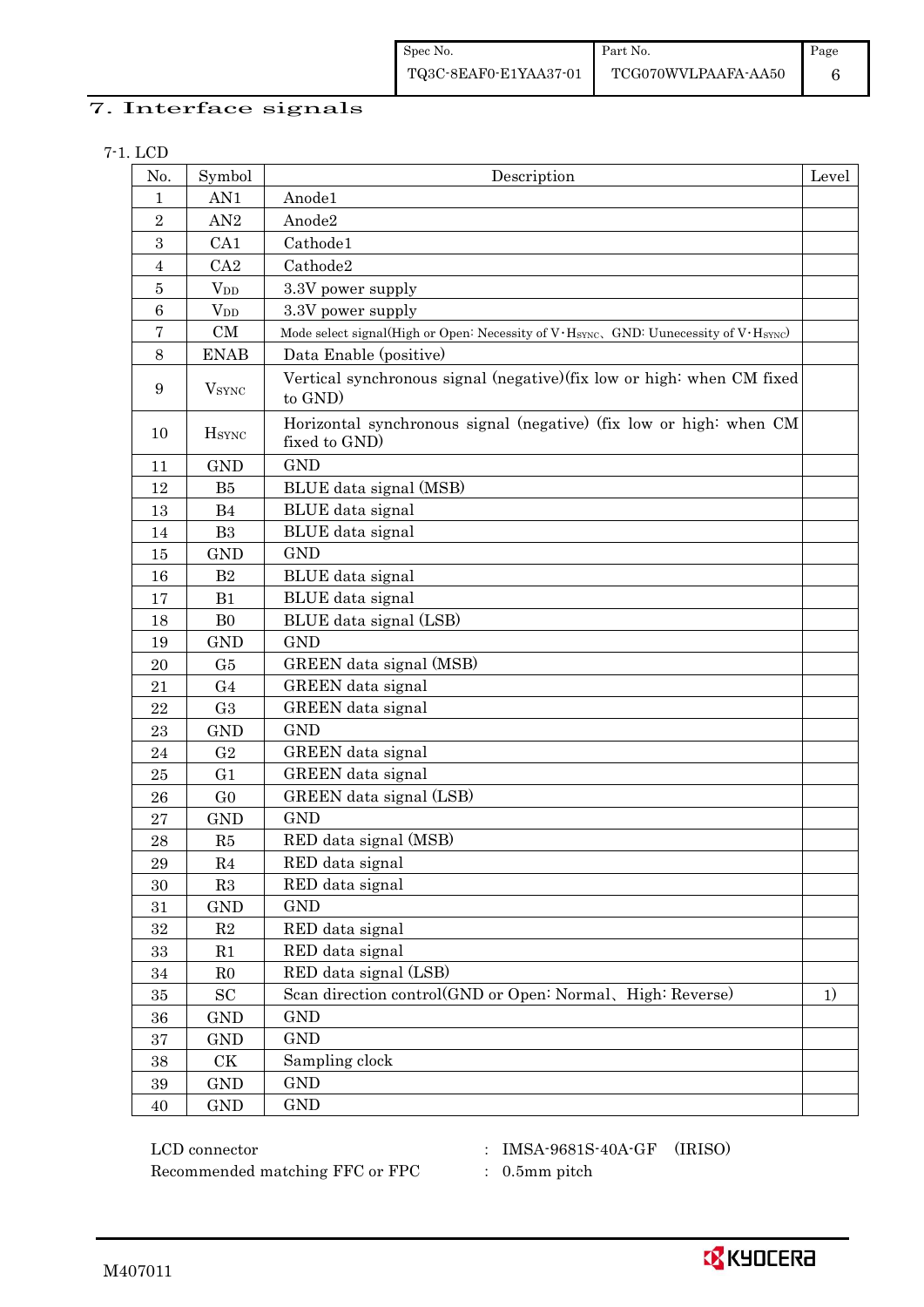| Spec No.              | Part No.            | Page |
|-----------------------|---------------------|------|
| TQ3C-8EAF0-E1YAA37-01 | TCG070WVLPAAFA-AA50 |      |

### 1) Scanning

SC : GND or Open SC : High





7-2. Touch panel

| No.            | Symbol | Description      |
|----------------|--------|------------------|
|                | xR     | x-Right terminal |
| $\overline{2}$ | уL     | y-Lower terminal |
| 3              | xL     | x-Left terminal  |
|                | yU     | y-Upper terminal |

| Touch panel side connector                   | : 1 mm pitch             |         |
|----------------------------------------------|--------------------------|---------|
| Recommended matching connector : Series 9616 |                          | (IRISO) |
|                                              | $\therefore$ Series 9610 | (IRISO) |
|                                              | : Series FMS             | (JST)   |
|                                              |                          |         |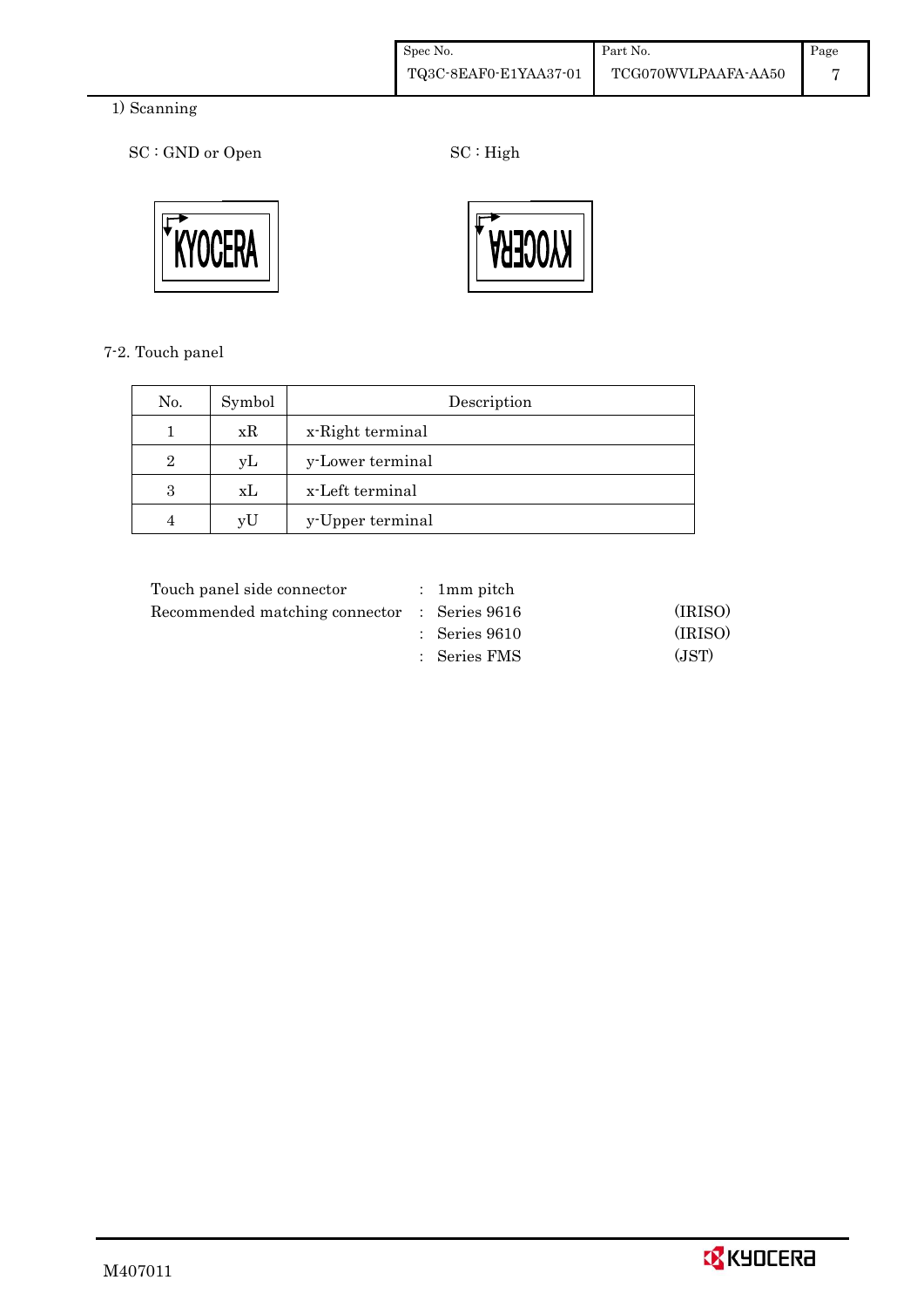#### 8. Input timing characteristics

#### 8-1. CM : High or Open (Necessity of  $V·H<sub>SYNC</sub>$ )

#### 8-1-1. Timing characteristics

|                            | Item        | Symbol              | Min.                     | Typ.                     | Max.                     | Unit       | <b>Note</b> |
|----------------------------|-------------|---------------------|--------------------------|--------------------------|--------------------------|------------|-------------|
|                            | Frequency   | Fck                 | 29.88                    | 33.2                     | $36.52\,$                | <b>MHz</b> |             |
|                            | Period      | Tc                  | 27.4                     | 30.1                     | 33.5                     | ns         |             |
| Clock                      | High time   | Tch                 | 12                       | $\overline{\phantom{a}}$ | $\frac{1}{2}$            | ns         |             |
|                            | Low time    | Tcl                 | 12                       | $\blacksquare$           | $\blacksquare$           | ns         |             |
|                            | Set up time | Tds                 | $\bf 5$                  | $\blacksquare$           | $\overline{\phantom{a}}$ | ns         |             |
| Data                       | Hold time   | Tdh                 | 10                       | $\blacksquare$           | $\overline{\phantom{a}}$ | ns         |             |
|                            | Set up time | Tes                 | $\overline{5}$           | $\overline{\phantom{a}}$ | $\overline{\phantom{a}}$ | ns         |             |
| Data Enable                | Hold time   | Teh                 | 10                       | $\blacksquare$           | $\blacksquare$           | ns         |             |
|                            | Set up time | Ths                 | $\bf 5$                  | $\overline{\phantom{0}}$ | $\overline{\phantom{a}}$ | ns         |             |
|                            | Hold time   | Thh                 | 10                       | $\blacksquare$           | $\blacksquare$           | ns         |             |
|                            |             | Th                  | 944                      | 1056                     | 1088                     | Tc         |             |
| Horizontal sync.<br>signal | Period      |                     | $\overline{\phantom{a}}$ | 31.8                     | $\overline{a}$           | $\mu$ s    |             |
|                            | Pulse width | Thp                 | $\overline{4}$           | 128                      | $\blacksquare$           | Tc         |             |
|                            | Front porch | Thf                 | $\overline{\phantom{a}}$ | 40                       | $\blacksquare$           | Tc         |             |
|                            | Back porch  | Thb                 | $\overline{7}$           | 88                       | $\blacksquare$           | Tc         |             |
| Horizontal display period  |             | Thd                 | 800                      |                          |                          | Tc         |             |
|                            |             |                     | 516                      | 525                      | 534                      | Th         |             |
|                            | Period      | $\operatorname{Tv}$ | 14.7                     | 16.6                     | 17.4                     | ms         |             |
| Vertical sync.<br>signal   | Pulse width | Tvp                 | $\mathbf{1}$             | $\overline{2}$           | $\blacksquare$           | Th         |             |
|                            | Front porch | Tvf                 | $\blacksquare$           | 11                       | $\overline{\phantom{a}}$ | Th         |             |
|                            | Back porch  | Tvb                 | $\overline{4}$           | $32\,$                   | $\overline{\phantom{a}}$ | Th         |             |
| Vertical display period    |             | Tvd                 |                          | 480                      |                          | Th         |             |

1) In case of lower frequency, the deterioration of the display quality, flicker etc., may occur.

 2) If CK is fixed to "H" or "L" level for certain period while ENAB is supplied, the panel may be damaged.

3) When dimming LED by PWM, please adjust LCD operating signal timing and LED driving frequency, to optimize the display quality. There is a possibility that flicker is observed by the interference of LCD operating signal timing and LED driving condition (especially driving frequency), even if the condition satisfies above timing specification.

- 4) Do not make Tv, Th, and Thp fluctuate.
- 5) CK count of each Horizontal Scanning Time should be always the same. Vertical invalid data period should be "n" X "Horizontal Scanning Time" . (n: integer) Frame period should be always the same.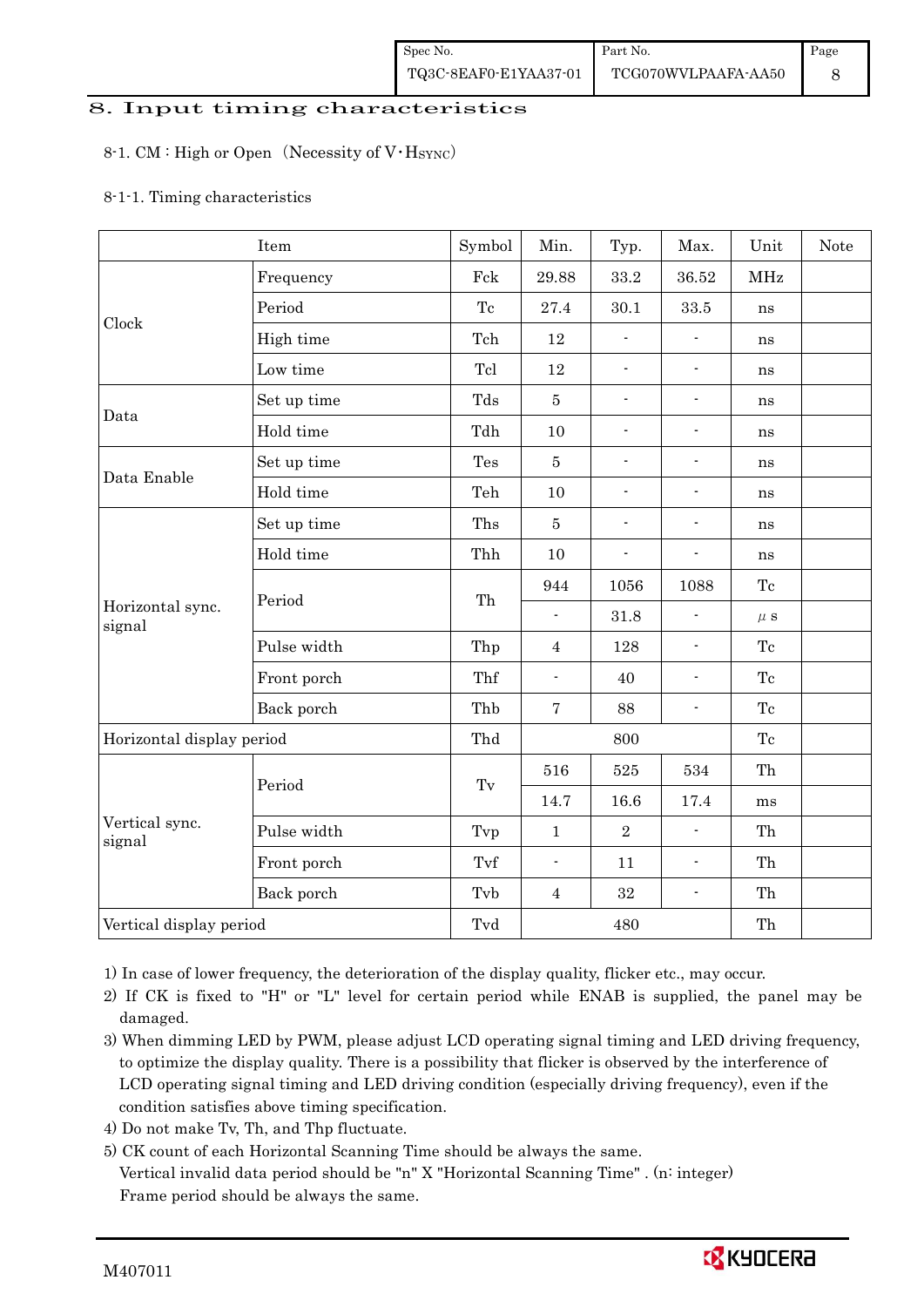#### 8-1-2. Input timing characteristics



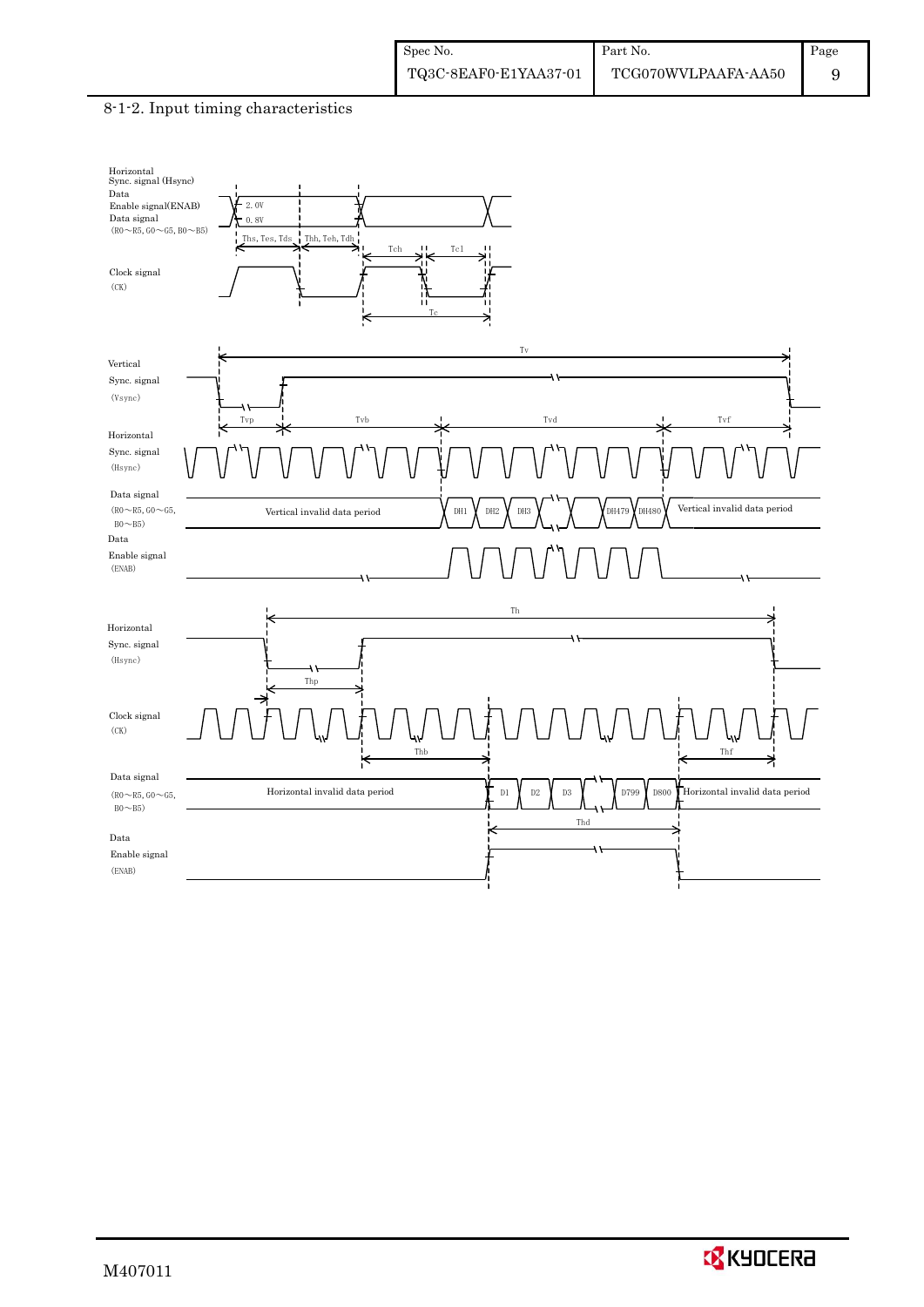#### 8-2. CM : GND (Uunecessity of  $V$  Hsync)

#### 8-2-1. Timing characteristics

|        | Item                      | Symbol | Min.           | Typ.           | Max.                         | Unit    | Note |
|--------|---------------------------|--------|----------------|----------------|------------------------------|---------|------|
|        | Frequency                 | Fck    | 29.88          | 33.2           | 36.52                        | MHz     |      |
|        | Period                    | Tc     | 27.4           | 30.1           | $33.5\,$                     | ns      |      |
| Clock  | High time                 | Tch    | 12             |                |                              | ns      |      |
|        | Low time                  | Tcl    | 12             | $\blacksquare$ |                              | ns      |      |
|        | Set up time               | Tds    | $\bf 5$        | -              |                              | ns      |      |
| Data   | Hold time                 | Tdh    | 10             | ۰.             |                              | ns      |      |
|        | Set up time               | Tes    | $\bf 5$        | -              |                              | ns      |      |
|        | Hold time                 | Teh    | 10             | $\blacksquare$ |                              | ns      |      |
|        | Period                    | Th     | 1024           | 1056           | 1088                         | Tc      |      |
| Enable |                           |        | $\blacksquare$ | 31.8           | $\qquad \qquad \blacksquare$ | $\mu$ s |      |
|        | Horizontal display period | Thd    | 800            |                |                              | Tc      |      |
|        |                           |        | 487            | 525            | 550                          | Th      |      |
|        | Period                    | Tv     | 14.7           | 16.6           | 17.4                         | ms      |      |
|        | Vertical display period   | Tvd    |                | 480            |                              | Th      |      |

1) In case of lower frequency, the deterioration of the display quality, flicker etc., may occur.

 2) If CK is fixed to "H" or "L" level for certain period while ENAB is supplied, the panel may be damaged.

3) When dimming LED by PWM, please adjust LCD operating signal timing and LED driving frequency, to optimize the display quality. There is a possibility that flicker is observed by the interference of LCD operating signal timing and LED driving condition (especially driving frequency), even if the condition satisfies above timing specification.

4) Do not make Tv, Th, and Thp fluctuate.

5) CK count of each Horizontal Scanning Time should be always the same.

 Vertical invalid data period should be "n" X "Horizontal Scanning Time" . (n: integer) Frame period should be always the same.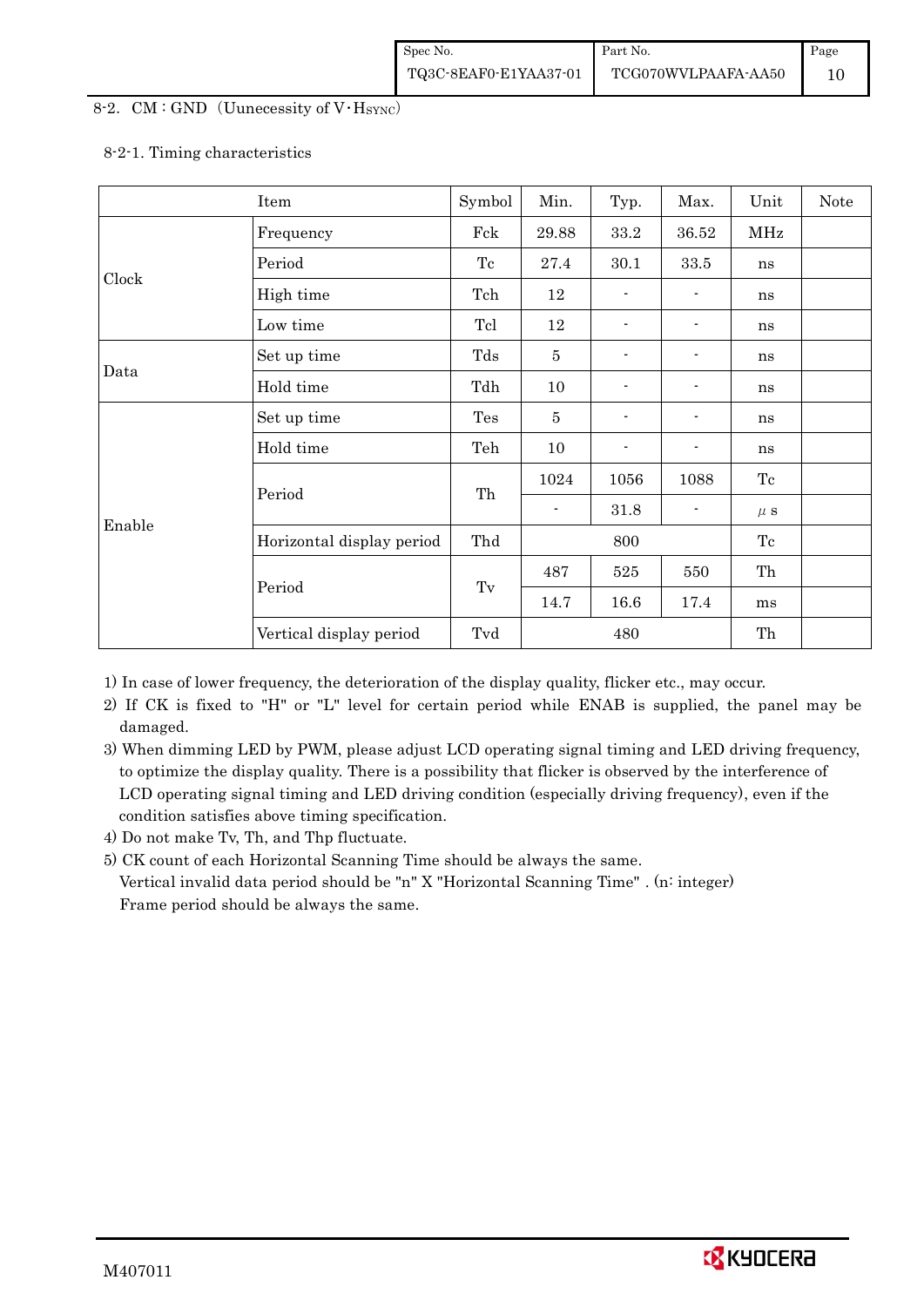



8-3. Input Data Signals and Display position on the screen

| D <sub>2</sub> , DH <sub>2</sub><br>D1, DH1<br>D3, DH1<br>$\overline{D}3, DH2$<br>D2, DH3<br>D1, DH2 | D800, DH1   |
|------------------------------------------------------------------------------------------------------|-------------|
|                                                                                                      |             |
|                                                                                                      | R<br>G<br>в |
|                                                                                                      |             |
| D1, DH480 D2, DH480 D3, DH480                                                                        |             |

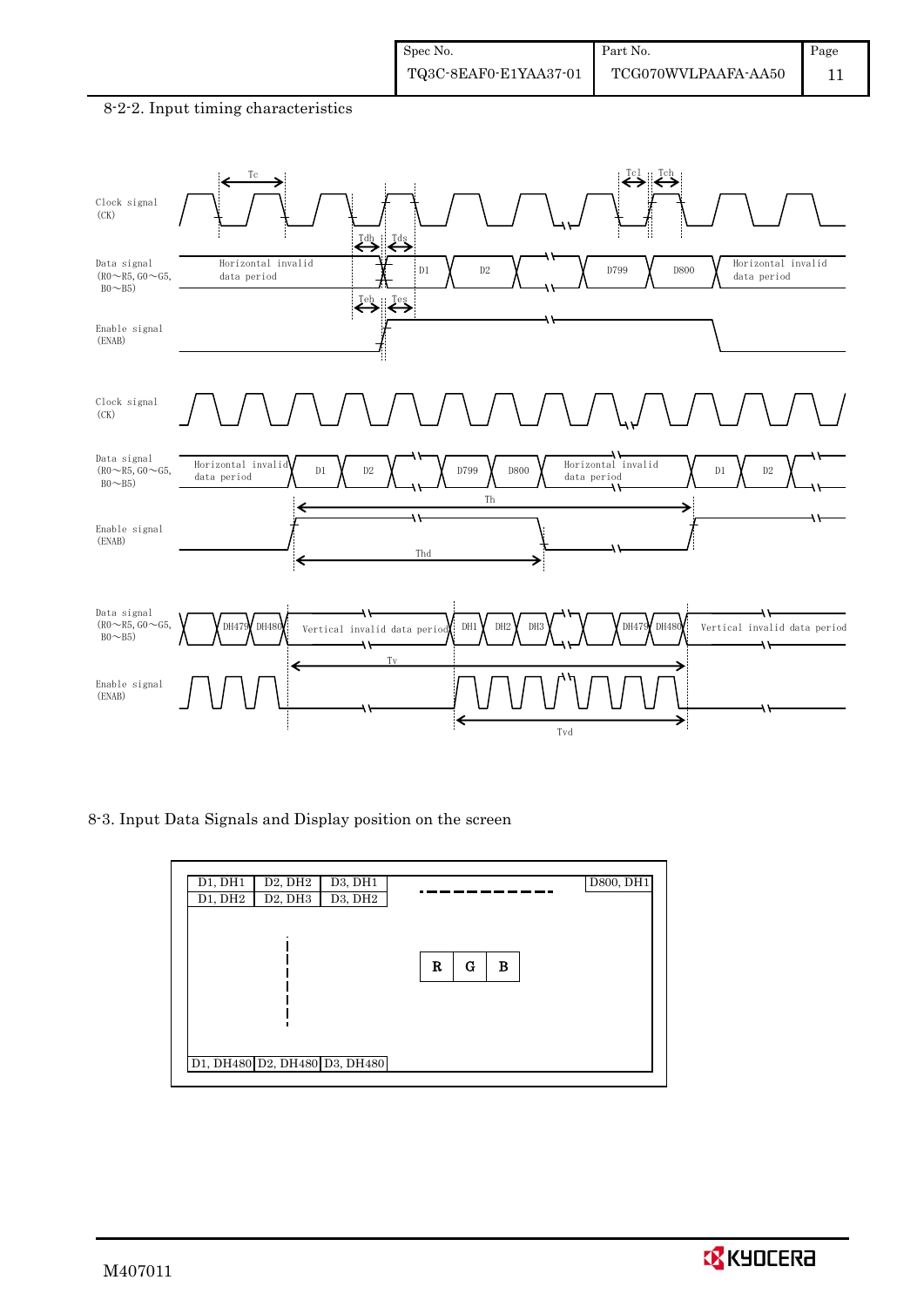Spec No. TQ3C-8EAF0-E1YAA37-01 Part No. TCG070WVLPAAFA-AA50 Page 12

#### 9. Backlight characteristics

| Item                |        | Symbol | Min.                     | Typ.    | Max. | Unit | Note                         |
|---------------------|--------|--------|--------------------------|---------|------|------|------------------------------|
| Forward current     | 1)     | ΙF     | $\blacksquare$           | 60      |      | mA   | Ta= $-20\sim70$ °C           |
|                     |        |        | $\overline{\phantom{a}}$ | 18.9    | 22.1 | V    | IF=60mA, Ta= $-20^{\circ}$ C |
| Forward voltage     | 1)     | VF     | $\overline{\phantom{a}}$ | 18.0    | 21.2 | V    | IF=60mA, Ta= $25^{\circ}$ C  |
|                     |        |        |                          | 17.4    | 20.7 | V    | IF=60mA, Ta=70 $\degree$ C   |
| Operating life time | 2), 3) | T      |                          | 100,000 |      | h    | IF=60mA, Ta= $25^{\circ}$ C  |

1) For each "AN-CA"

2) When brightness decrease 50% of minimum brightness.

The average life of a LED will decrease when the LCD is operating at higher temperatures.

- 3) Life time is estimated data.(Condition : IF=60mA, Ta=25°C in chamber).
- 4) An input current below 15mA may reduce the brightness uniformity of the LED backlight. This is because the amount of light from each LED chip is different. Therefore, please evaluate carefully before finalizing the input current.

### 10. Design guidance for analog touch panel

10-1. Electrical (In customer's design, please remember the following considerations.)

- 1) Do not use the current regulated circuit.
- 2) Keep the current limit with top and bottom layer. (Please refer to "Electrical absolute maximum ratings" for details.)
- 3) Analog touch panel can not sense two points touching separately.
- 4) A contact resistance is appeared at the touch point between top and bottom layer. After this resistance has stable read of the touch panel position data.
- 5) Because noise of inverter or peripheral circuits may interfere signal of touch panel itself it is necessary to design carefully in advance to avoid these noise problem.

10-2. Software

- 1) Do the "User Calibration".
- 2) "User Calibration" may be needed with long term using. Include "User Calibration" menu in your software.
- 3) When drawing a line with a stylus, there may be a slight discontinuity when the stylus passes over a spacer-dot. If necessary, please provide a compensation feature within your software.

10-3. Mounting on display and housing bezel

- 1) Do not use an adhesive tape to bond it on the front of touch panel and hang it to the housing bezel.
- 2) Never expand the touch panel top layer (PET-film) like a balloon by internal air pressure. The life of the touch panel will be extremely short.
- 3) If a dew will be on the heat-sealed area or exposed traces at the end of a flexible tail, the migration of silver can occur. This will cause sometimes a short circuit.
- 4) Must maintain a gap between inside of bezel and touch panel to avoid malfunction or electrode damage of touch panel.

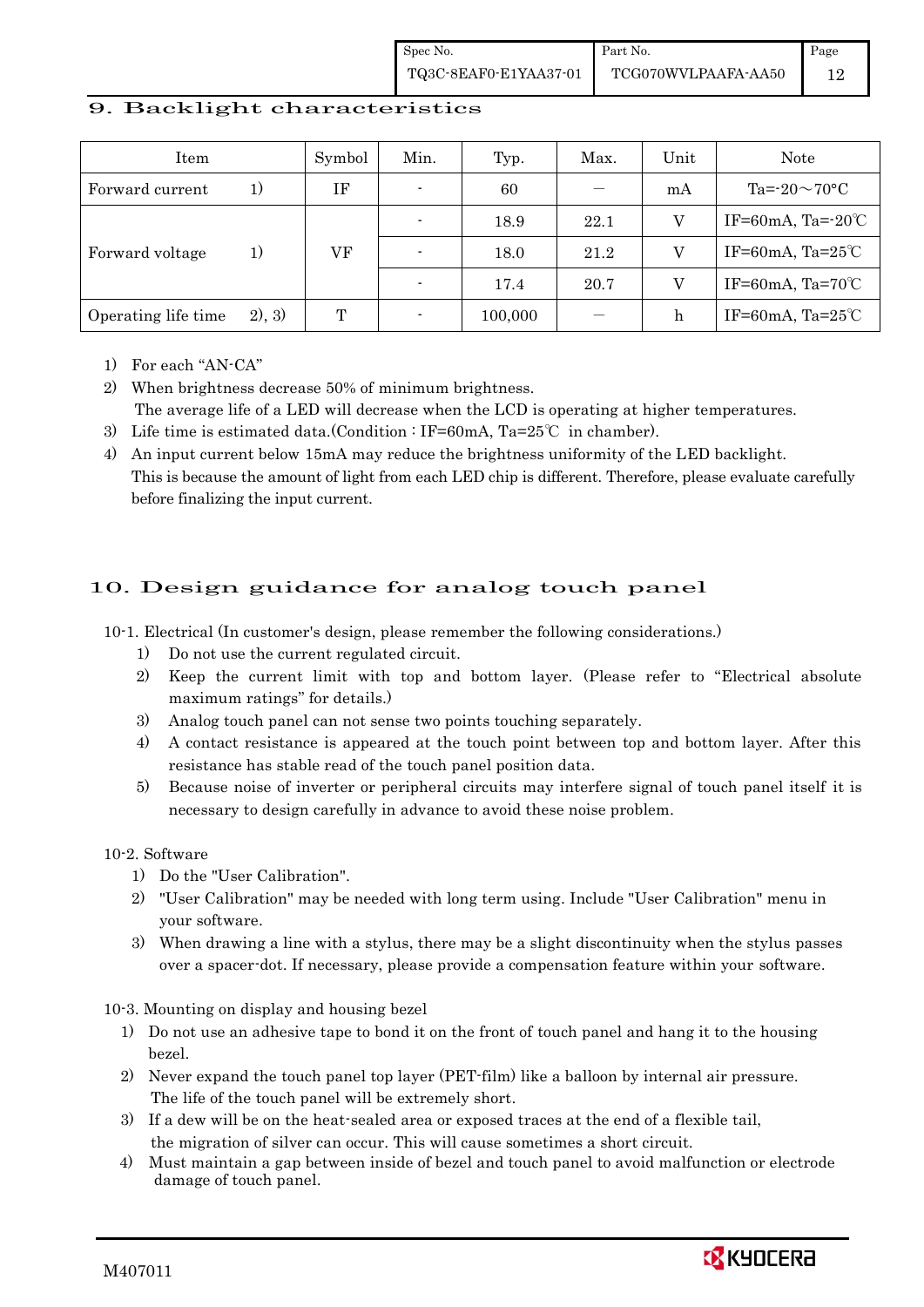#### 11. Lot number identification

The lot number shall be indicated on the back of the backlight case of each LCD.

TCG070WVLPAAFA-AA50 - □□ - □□ - □ MADE IN □□□□□ ↓ ↓ ↓ ↓ ↓  $1\ 2\quad 3\quad 4$  5

- No1. No5. above indicate
	- 1. Year code
		- 2. Month code
		- 3. Date
		- 4. Version Number
		- 5. Country of origin (Japan or China)

| Year | 2011 | 2012 | 2013 | 2014 | 2015 | 2016 |
|------|------|------|------|------|------|------|
| Code |      |      |      |      |      |      |

| Month      | Jan. | Feb. | Mar. | Apr. | May | Jun. |
|------------|------|------|------|------|-----|------|
| $\rm Code$ |      |      |      |      |     |      |

| Month | Jul. | Aug. | Sep. | Oct. | Nov. | Dec. |
|-------|------|------|------|------|------|------|
| Code  |      |      |      | ∡⊾   |      |      |

#### 12. Warranty

#### 12-1. Incoming inspection

Please inspect the LCD within one month after your receipt.

#### 12-2. Production warranty

 Kyocera warrants its LCD's for a period of 12 months from the ship date. Kyocera shall, by mutual agreement, replace or re-work defective LCD's that are shown to be Kyocera's responsibility.

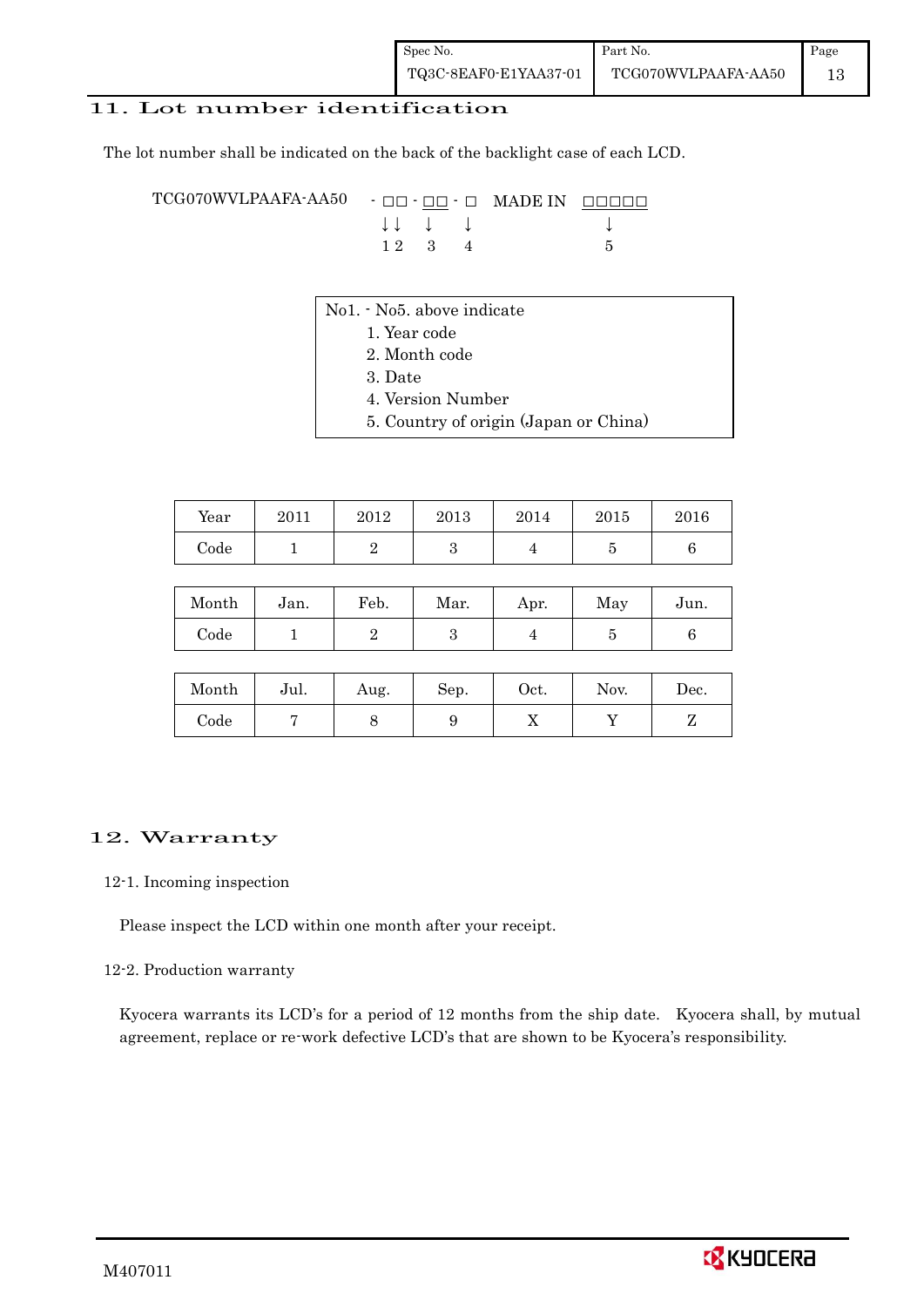#### 13. Precautions for use

13-1. Installation of the LCD

- 1) The LCD shall be installed so that there is no pressure on the LSI chips.
- 2) The LCD shall be installed flat, without twisting or bending.
- 3) Must maintain a gap between inside of bezel and touch panel to avoid malfunction or electrode damage of touch panel.

#### 13-2. Static electricity

- 1) Since CMOS ICs are mounted directly onto the LCD glass, protection from static electricity is required.
- 2) Workers should use body grounding. Operator should wear ground straps.

#### 13-3. LCD operation

1) The LCD shall be operated within the limits specified. Operation at values outside of these limits may shorten life, and/or harm display images.

#### 13-4. Storage

- 1) The LCD shall be stored within the temperature and humidity limits specified. Store in a dark area, and protect the LCD from direct sunlight or fluorescent light.
- 2) Always store the LCD so that it is free from external pressure onto it.

#### 13-5. Usage

- 1) DO NOT store in a high humidity environment for extended periods. Polarizer degradation bubbles, and/or peeling off of the polarizer may result.
- 2) Do not push or rub the touch panel's surface with hard to sharp objects such as knives, or the touch panel may be scratched.
- 3) When the touch panel is dirty, gently wipe the surface with a soft cloth, sometimes moistened by mild detergent or alcohol. If a hazardous chemical is dropped on the touch panel by mistake, wipe it off right away to prevent human contact.
- 4) Touch panel edges are sharp. Handle the touch panel with enough care to prevent cuts.
- 5) Always keep the LCD free from condensation during testing. Condensation may permanently spot or stain the polarizer.
- 6) Do not disassemble LCD because it will result in damage.
- 7) This Kyocera LCD has been specifically designed for use in general electronic devices, but not for use in a special environment such as usage in an active gas. Hence, when the LCD is supposed to be used in a special environment, evaluate the LCD thoroughly beforehand and do not expose the LCD to chemicals such as an active gas.
- 8) Please do not use solid-base image pattern for long hours because a temporary afterimage may appear. We recommend using screen saver etc. in cases where a solid-base image pattern must be used.
- 9) Liquid crystal may leak when the LCD is broken. Be careful not to let the fluid go into your eyes and mouth. In the case the fluid touches your body; rinse it off right away with water and soap.

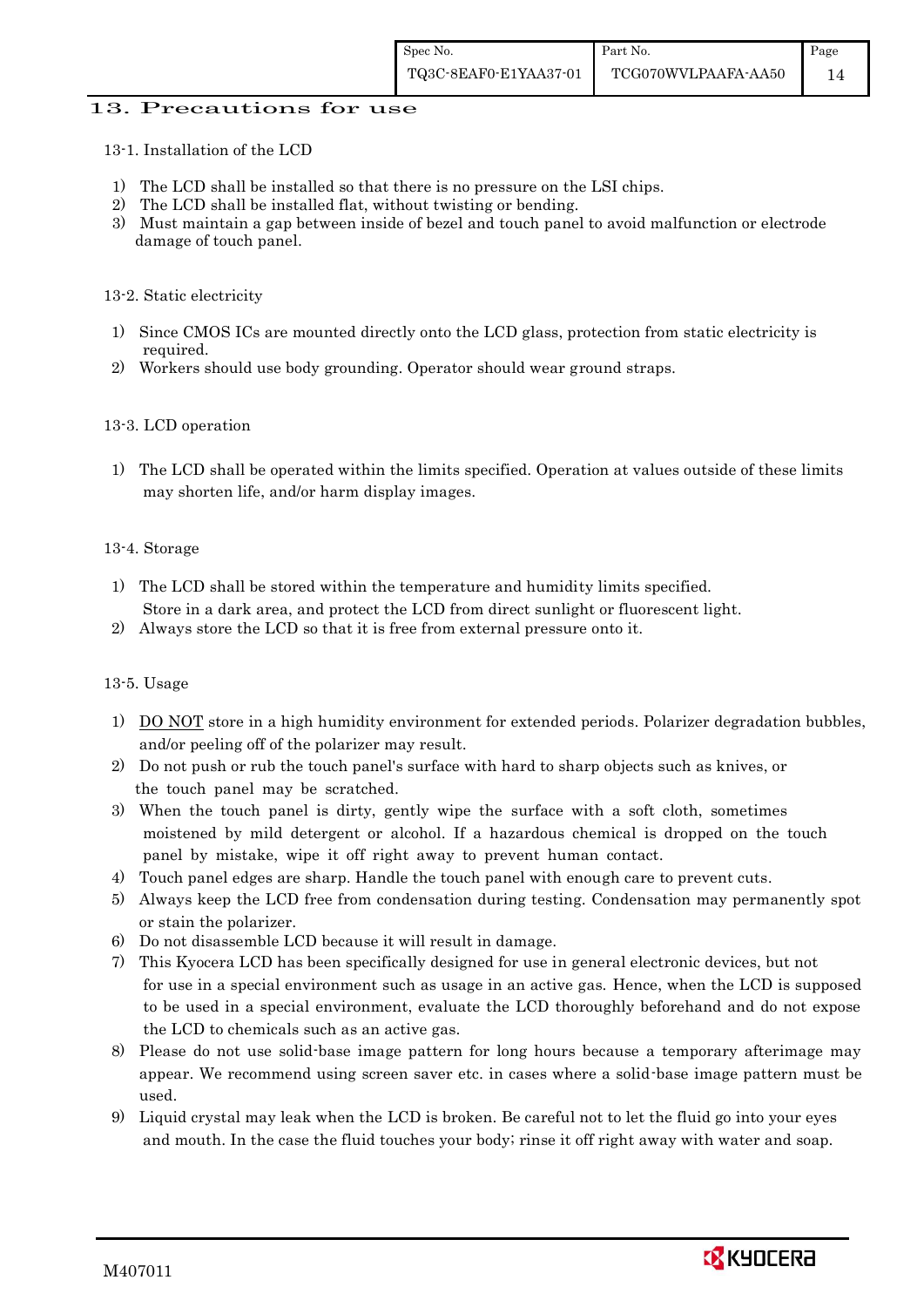### 14. Reliability test data

| Test item                            | Test condition                                                                                       | Test time               |                                                                                     | Judgement                                                                                 |
|--------------------------------------|------------------------------------------------------------------------------------------------------|-------------------------|-------------------------------------------------------------------------------------|-------------------------------------------------------------------------------------------|
| High temp.<br>atmosphere             | $80^{\circ}$ C                                                                                       | 240h                    | Display function<br>Display quality<br>Current consumption                          | $\therefore$ No defect<br>: No defect<br>: No defect                                      |
| Low temp.<br>atmosphere              | $-30\degree C$                                                                                       | 240h                    | Display function<br>Display quality<br>Current consumption                          | $\therefore$ No defect<br>$\therefore$ No defect<br>: No defect                           |
| High temp.<br>humidity<br>atmosphere | $40^{\circ}$ C 90% RH                                                                                | 240h                    | Display function<br>Display quality<br>Current consumption                          | $\therefore$ No defect<br>$\therefore$ No defect<br>: No defect                           |
| Temp. cycle                          | $-30\degree C$<br>0.5 <sub>h</sub><br>R.T.<br>0.5 <sub>h</sub><br>$80^{\circ}$ C<br>0.5 <sub>h</sub> | 10cycles                | Display function<br>Display quality<br>Current consumption                          | $\therefore$ No defect<br>$\therefore$ No defect<br>: No defect                           |
| High temp.<br>operation              | $70^{\circ}$ C                                                                                       | 500 <sub>h</sub>        | Display function<br>Display quality<br>Current consumption                          | : No defect<br>: No defect<br>$\therefore$ No defect                                      |
| Point<br>Activation<br>life          | Silicon rubber,<br>$Tip: R = 4.0$<br>Hitting force 3N<br>Hitting speed<br>2 time/s                   | one<br>million<br>times | Terminal resistance<br>Insulation resistance<br>Linearity<br><b>Actuation Force</b> | $\therefore$ No defect<br>: No defect<br>$\therefore$ No defect<br>$\therefore$ No defect |

1) Each test item uses a test LCD only once. The tested LCD is not used in any other tests.

2) The LCD is tested in circumstances in which there is no condensation.

3) The reliability test is not an out-going inspection.

4) The result of the reliability test is for your reference purpose only. The reliability test is conducted only to examine the LCD's capability.

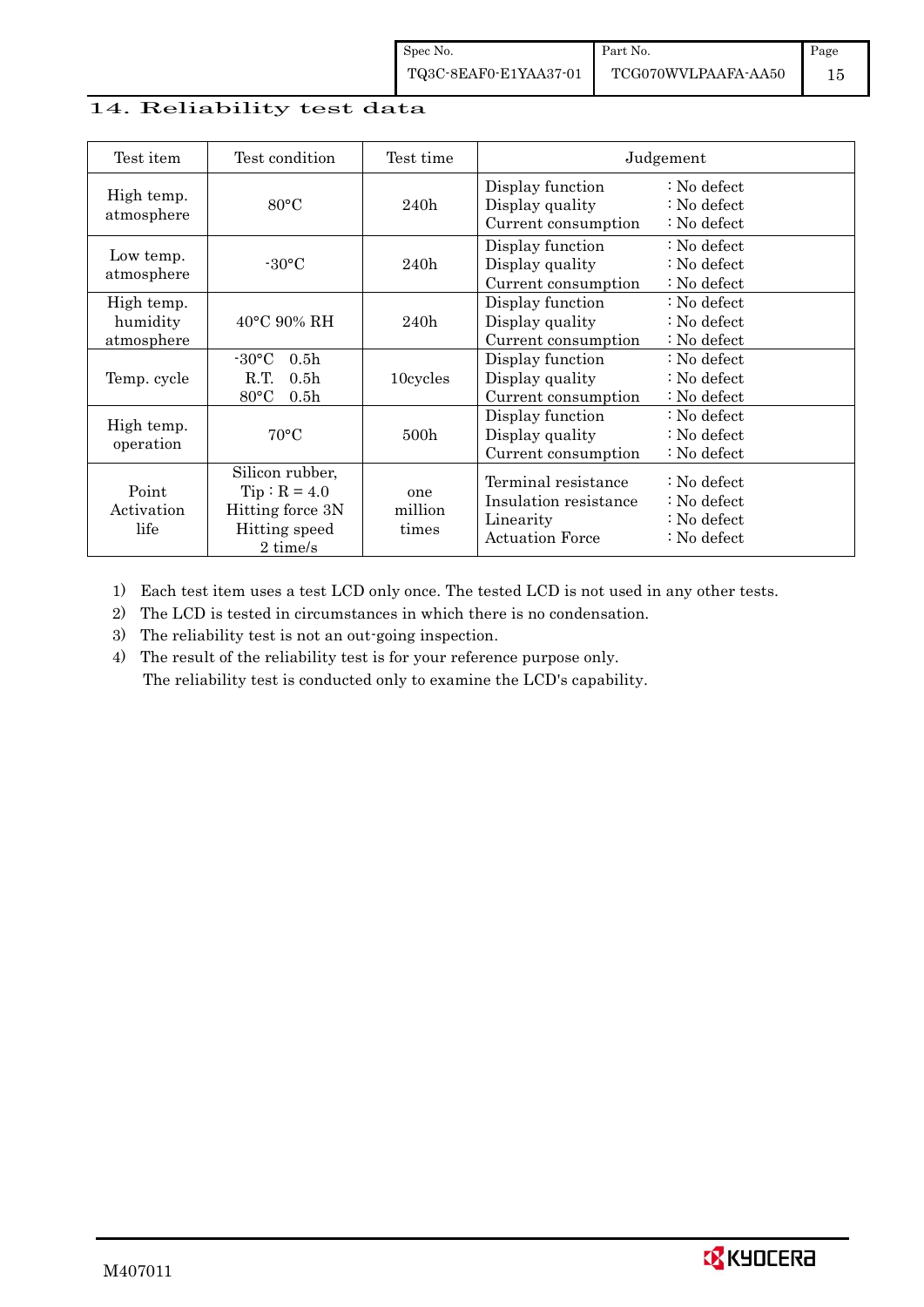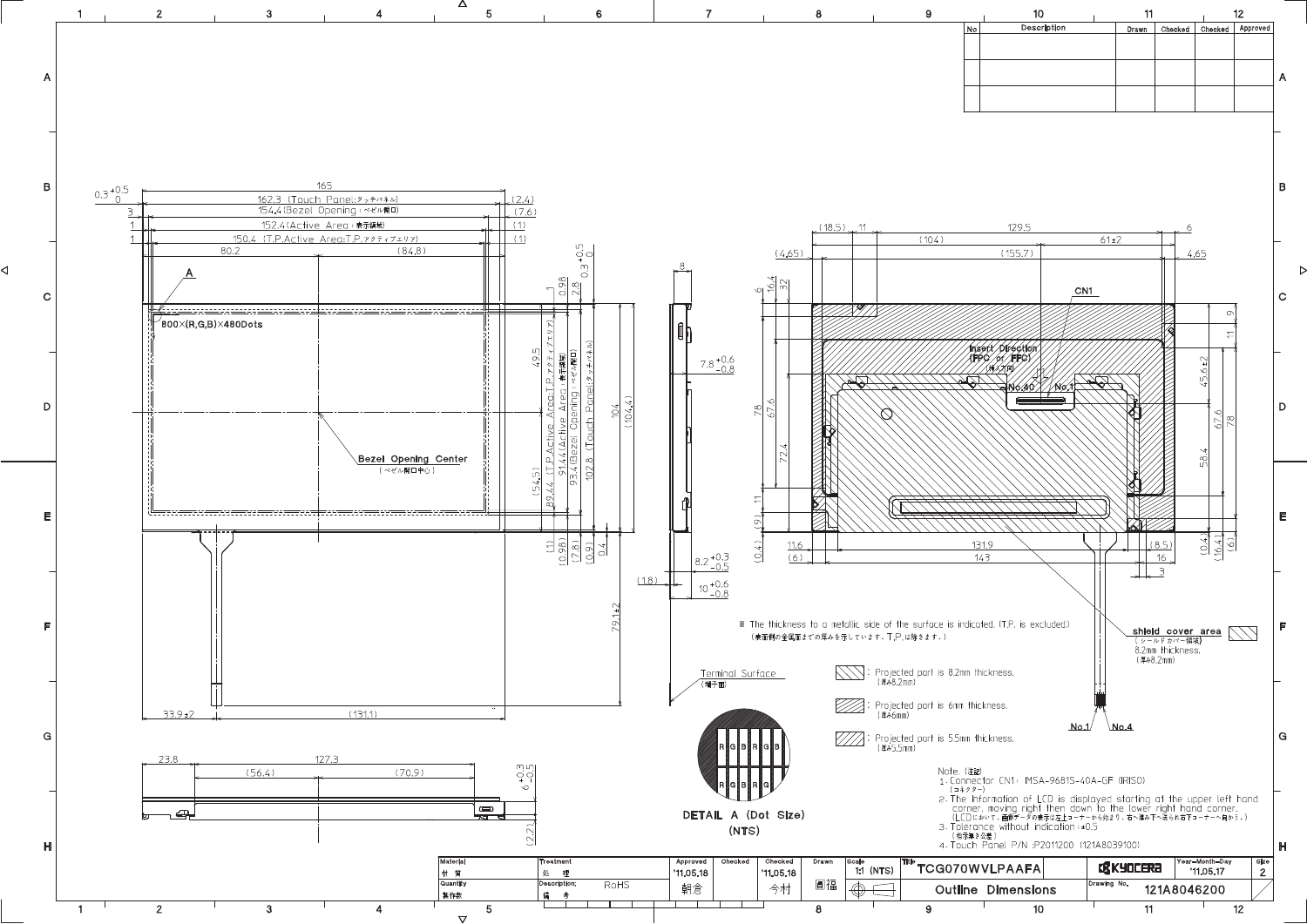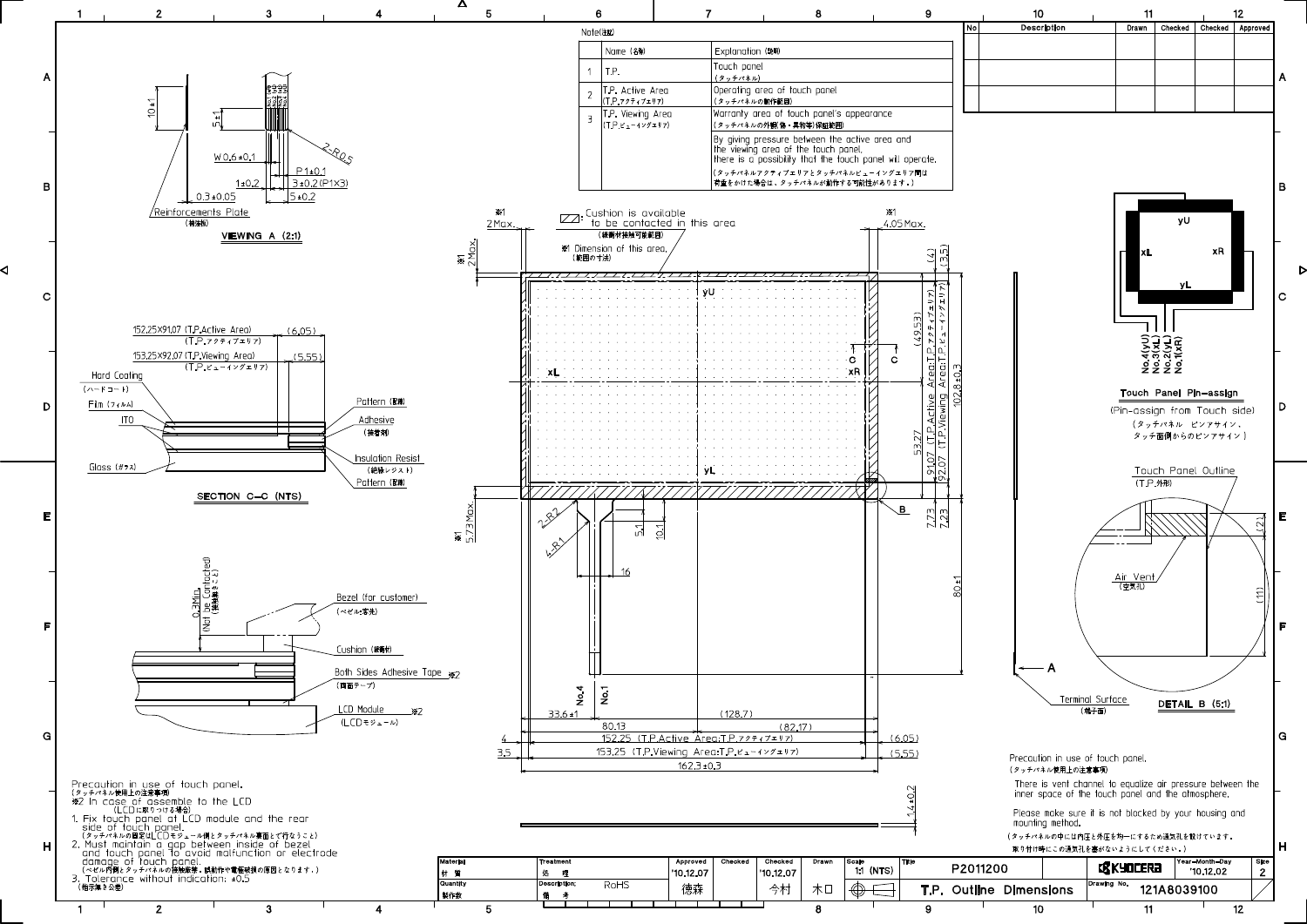| Spec No. | TQ3C-8EAF0-E2YAA37-01 |
|----------|-----------------------|
| Hate     | October 23, 2014      |

## KYOCERA INSPECTION STANDARD

## TYPE : TCG070WVLPAAFA-AA50

KYOCERA DISPLAY CORPORATION

| Original        |          | Designed by $:$ Engineering dept. | Confirmed by $:QA$ dept. |         |          |
|-----------------|----------|-----------------------------------|--------------------------|---------|----------|
| Issue Date      | Prepared | Checked                           | Approved                 | Checked | Approved |
| August 11, 2011 |          | V<br>Hamazaki                     | W. Yamo                  |         |          |

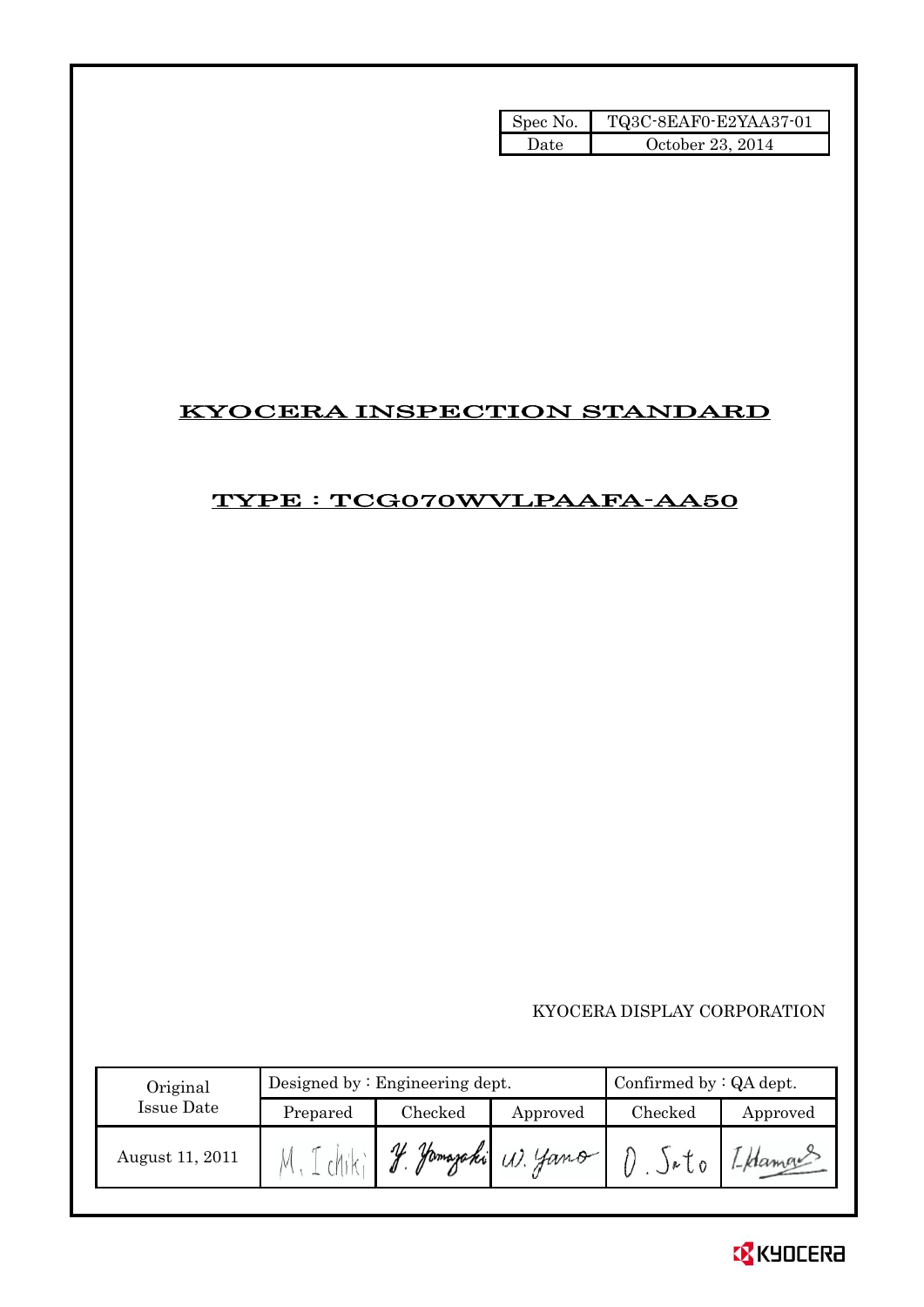| Spec No.<br>Part No.<br>TQ3C-8EAF0-E2YAA37-01<br>TCG070WVLPAAFA-AA50<br>Revision record<br>Designed by: Engineering dept.<br>Confirmed by : QA dept.<br>Date<br>Checked<br>$\rm Checked$<br>Prepared<br>Approved<br>Approved<br>I Hamon<br>$J_{a}$ to<br>yano<br>yamazaki (1).<br>October 23, 2014<br>Descriptions<br>Rev.No.<br>Page<br>Date<br>Oct 23, 2014<br>Change KYOCERA CORPORATION SHIGA YASU<br>01<br>PLANT LCD DIVISION<br>$\rightarrow$ KYOCERA DISPLAY CORPORATION<br>Change "Definition of inspection item", Bright dot defect<br>$\mathbf 1$ |  |  |  |  |  |  |  |  |      |  |
|-------------------------------------------------------------------------------------------------------------------------------------------------------------------------------------------------------------------------------------------------------------------------------------------------------------------------------------------------------------------------------------------------------------------------------------------------------------------------------------------------------------------------------------------------------------|--|--|--|--|--|--|--|--|------|--|
|                                                                                                                                                                                                                                                                                                                                                                                                                                                                                                                                                             |  |  |  |  |  |  |  |  | Page |  |
|                                                                                                                                                                                                                                                                                                                                                                                                                                                                                                                                                             |  |  |  |  |  |  |  |  |      |  |
|                                                                                                                                                                                                                                                                                                                                                                                                                                                                                                                                                             |  |  |  |  |  |  |  |  |      |  |
|                                                                                                                                                                                                                                                                                                                                                                                                                                                                                                                                                             |  |  |  |  |  |  |  |  |      |  |
|                                                                                                                                                                                                                                                                                                                                                                                                                                                                                                                                                             |  |  |  |  |  |  |  |  |      |  |
|                                                                                                                                                                                                                                                                                                                                                                                                                                                                                                                                                             |  |  |  |  |  |  |  |  |      |  |
|                                                                                                                                                                                                                                                                                                                                                                                                                                                                                                                                                             |  |  |  |  |  |  |  |  |      |  |
|                                                                                                                                                                                                                                                                                                                                                                                                                                                                                                                                                             |  |  |  |  |  |  |  |  |      |  |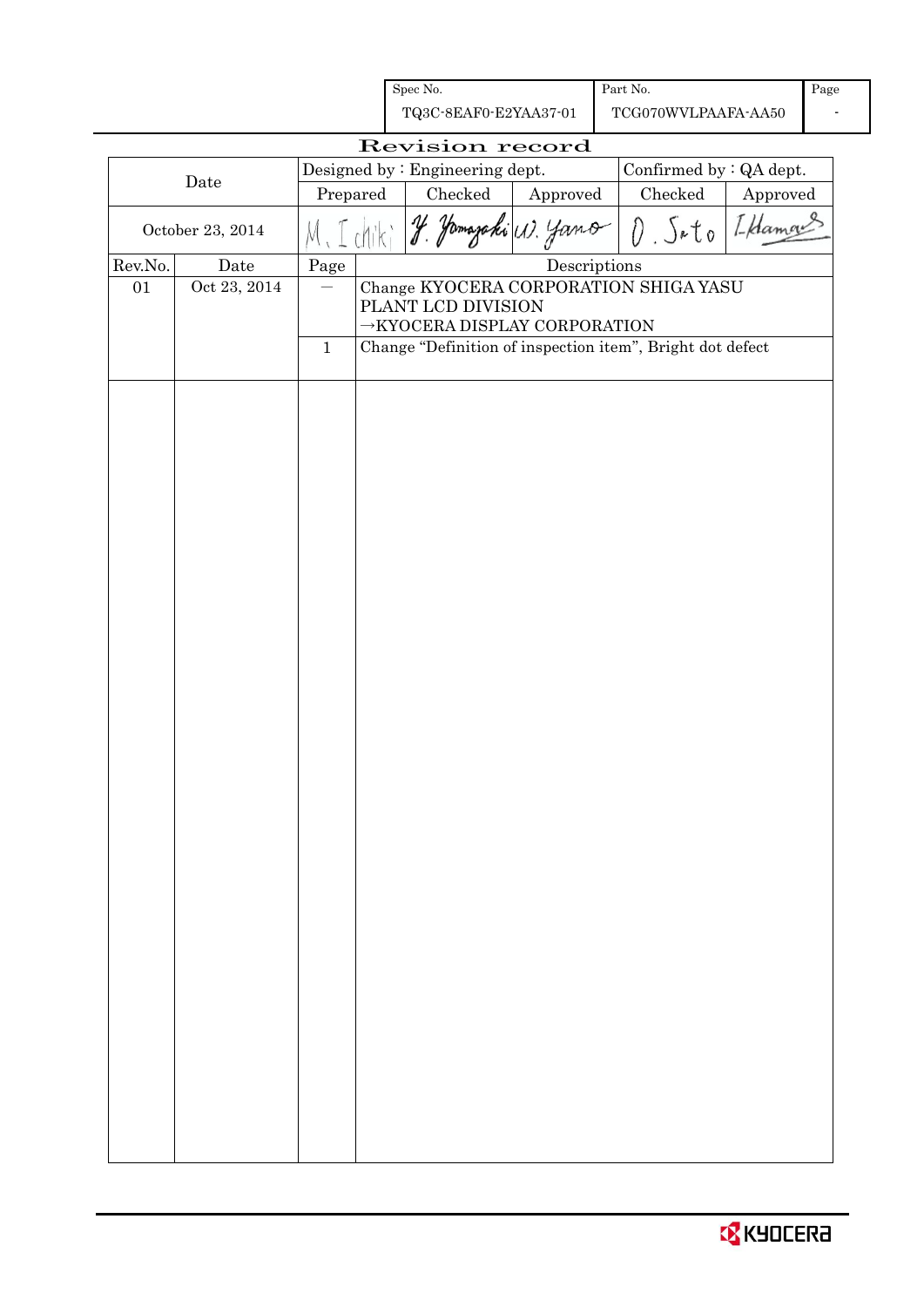# Page

## Visuals specification

|               |             |                              | Note                                                                                                                                                                                                                                                                                                                                                     |  |  |  |  |
|---------------|-------------|------------------------------|----------------------------------------------------------------------------------------------------------------------------------------------------------------------------------------------------------------------------------------------------------------------------------------------------------------------------------------------------------|--|--|--|--|
| General       | 1.<br>2.    |                              | Customer identified anomalies not defined within this inspection standard shall be<br>reviewed by Kyocera, and an additional standard shall be determined by mutual consent.<br>This inspection standard about the image quality shall be applied to any defect within the<br>effective viewing area and shall not be applicable to outside of the area. |  |  |  |  |
|               | 3.          | Inspection conditions        |                                                                                                                                                                                                                                                                                                                                                          |  |  |  |  |
|               | Luminance   |                              | $\div 500$ Lux min.                                                                                                                                                                                                                                                                                                                                      |  |  |  |  |
|               |             | Inspection distance          | $:300$ mm.                                                                                                                                                                                                                                                                                                                                               |  |  |  |  |
|               | Temperature |                              | : 25 $\pm$ 5°C                                                                                                                                                                                                                                                                                                                                           |  |  |  |  |
|               | Direction   |                              | : Directly above                                                                                                                                                                                                                                                                                                                                         |  |  |  |  |
| Definition of | Dot defect  | Bright dot defect            | The dot is constantly "on" when power applied to the                                                                                                                                                                                                                                                                                                     |  |  |  |  |
| inspection    |             |                              | LCD, even when all "Black" data sent to the screen.                                                                                                                                                                                                                                                                                                      |  |  |  |  |
| item          |             |                              | Inspection tool: 5% Transparency neutral density filter.                                                                                                                                                                                                                                                                                                 |  |  |  |  |
|               |             |                              | Count dot: If the dot is visible through the filter.                                                                                                                                                                                                                                                                                                     |  |  |  |  |
|               |             |                              | Don't count dot: If the dot is not visible through the                                                                                                                                                                                                                                                                                                   |  |  |  |  |
|               |             |                              | filter.                                                                                                                                                                                                                                                                                                                                                  |  |  |  |  |
|               |             |                              | <b>GB</b><br>There is an electrode in the middle of the dot                                                                                                                                                                                                                                                                                              |  |  |  |  |
|               |             |                              | $RG = RG$<br>and one dot is shown in the left drawing.                                                                                                                                                                                                                                                                                                   |  |  |  |  |
|               |             |                              | RGBRGBRGB<br>$<$ dot drawing $>$                                                                                                                                                                                                                                                                                                                         |  |  |  |  |
|               |             | Black dot defect             | The dot is constantly "off" when power applied to the                                                                                                                                                                                                                                                                                                    |  |  |  |  |
|               |             |                              | LCD, even when all "White" data sent to the screen.                                                                                                                                                                                                                                                                                                      |  |  |  |  |
|               |             |                              | Similar size compared to bright dot.                                                                                                                                                                                                                                                                                                                     |  |  |  |  |
|               |             | White dot                    | Pixel works electrically, however, circular/foreign                                                                                                                                                                                                                                                                                                      |  |  |  |  |
|               |             | (Circular/foreign            | particle makes dot appear to be "on" even when all                                                                                                                                                                                                                                                                                                       |  |  |  |  |
|               |             | particle)                    | "Black" data is sent to the screen.                                                                                                                                                                                                                                                                                                                      |  |  |  |  |
|               |             | Adjacent dot                 | Adjacent dot defect is defined as two or more bright dot                                                                                                                                                                                                                                                                                                 |  |  |  |  |
|               |             |                              | defects or black dot defects.                                                                                                                                                                                                                                                                                                                            |  |  |  |  |
|               |             |                              | <b>GBR</b><br>G B R<br>$R$ G $B$ R $G$ B $R$ G $B$<br>dot defect<br>RGBRGBRGB                                                                                                                                                                                                                                                                            |  |  |  |  |
|               | External    | Bubble, Scratch,             | Visible operating (all pixels "Black" or "White") and non                                                                                                                                                                                                                                                                                                |  |  |  |  |
|               | inspection  | Foreign particle             | operating.                                                                                                                                                                                                                                                                                                                                               |  |  |  |  |
|               |             | (Polarizer, Cell, Backlight) |                                                                                                                                                                                                                                                                                                                                                          |  |  |  |  |
|               |             | Appearance inspection        | Does not satisfy the value at the spec.                                                                                                                                                                                                                                                                                                                  |  |  |  |  |
|               | Others      | CFL wires                    | Damaged to the CFL wires, connector, pin, functional                                                                                                                                                                                                                                                                                                     |  |  |  |  |
|               |             |                              | failure or appearance failure.                                                                                                                                                                                                                                                                                                                           |  |  |  |  |
|               | Definition  | Definition of circle size    | Definition of linear size                                                                                                                                                                                                                                                                                                                                |  |  |  |  |
|               | of size     | $d = (a + b)/2$              |                                                                                                                                                                                                                                                                                                                                                          |  |  |  |  |

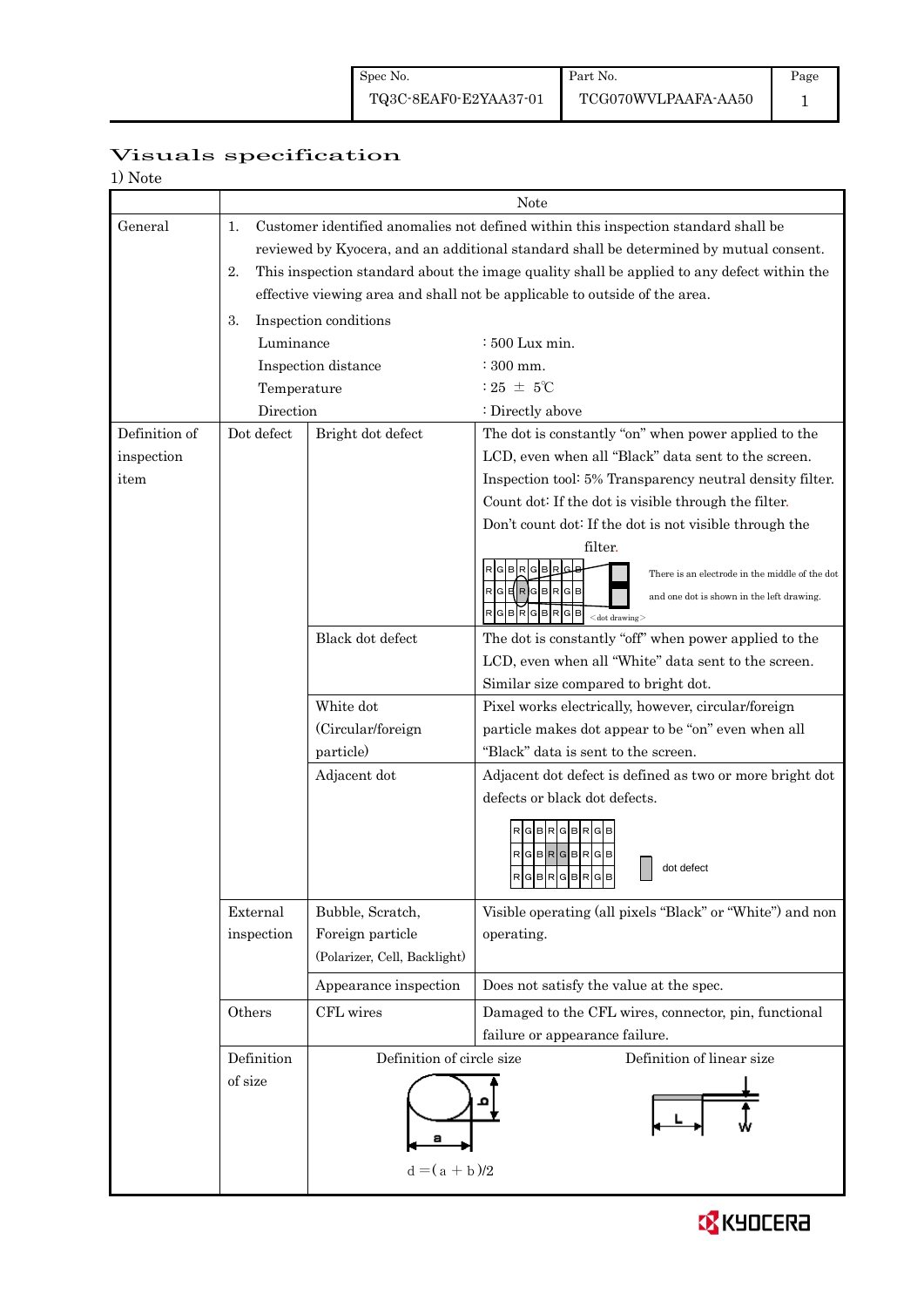| Spec No.              | Part No.            | Page |
|-----------------------|---------------------|------|
| TQ3C-8EAF0-E2YAA37-01 | TCG070WVLPAAFA-AA50 |      |

#### 2) Standard

|                  | Classification      |                     | Inspection item                | Judgement standard                  |                                |                   |                             |  |
|------------------|---------------------|---------------------|--------------------------------|-------------------------------------|--------------------------------|-------------------|-----------------------------|--|
| Defect           | Dot                 | Bright dot defect   |                                | Acceptable number                   |                                |                   |                             |  |
| (in LCD          | defect              |                     |                                | :4<br>Bright dot spacing            |                                |                   | $\frac{1}{2}$ 5 mm or more  |  |
| glass)           |                     | Black dot defect    |                                | Acceptable number<br>$\therefore$ 5 |                                |                   |                             |  |
|                  |                     |                     |                                | Black dot spacing                   |                                |                   | $\frac{1}{2}$ 5 mm or more  |  |
|                  |                     | 2 dot join          | Bright dot                     | Acceptable number                   |                                | $\colon 2$        |                             |  |
|                  |                     |                     | defect                         |                                     |                                |                   |                             |  |
|                  |                     |                     | Black dot<br>defect            | Acceptable number                   |                                | :3                |                             |  |
|                  |                     | 3 or more dots join |                                | Acceptable number                   |                                | $\colon 0$        |                             |  |
|                  |                     | Total dot defects   |                                | Acceptable number                   |                                | $:5$ Max          |                             |  |
|                  | Others              | White dot, Dark dot |                                |                                     |                                |                   |                             |  |
|                  |                     | (Circle)            |                                | Size (mm)                           |                                |                   | Acceptable number           |  |
|                  |                     |                     |                                | $d \leq 0.2$                        |                                |                   | (Neglected)                 |  |
|                  |                     |                     |                                | $0.2~<~\rm d~\leq~0.4$              |                                |                   | $\bf 5$                     |  |
|                  |                     |                     |                                | $0.4~<~\rm d~\leq~0.5$              |                                |                   | $\overline{\mathbf{3}}$     |  |
|                  |                     |                     |                                | 0.5 < d                             |                                |                   | $\Omega$                    |  |
|                  |                     |                     |                                |                                     |                                |                   |                             |  |
|                  | External inspection | Polarizer (Scratch) |                                |                                     |                                |                   |                             |  |
| (Defect on       |                     |                     |                                | Width (mm)                          | Length (mm)                    |                   | Acceptable number           |  |
|                  | Polarizer or        |                     |                                | $W~\leq~0.1$                        |                                |                   | (Neglected)                 |  |
|                  | between Polarizer   |                     |                                | $0.1 \le W \le 0.3$                 | $5.0 \leq L$                   | $L \leq 5.0$      | (Neglected)<br>$\mathbf{0}$ |  |
| and LCD glass)   |                     |                     |                                | $0.3 \, < \, W$                     |                                |                   | $\boldsymbol{0}$            |  |
|                  |                     |                     |                                |                                     |                                |                   |                             |  |
|                  |                     | Polarizer (Bubble)  |                                |                                     |                                |                   |                             |  |
|                  |                     |                     |                                | Size (mm)                           |                                |                   | Acceptable number           |  |
|                  |                     |                     |                                | $d \leq 0.2$                        |                                |                   | (Neglected)                 |  |
|                  |                     |                     |                                | $0.2~<~\rm d~\leq~0.3$              |                                |                   | $\bf 5$                     |  |
|                  |                     |                     |                                | $0.3~<~\rm{d}~\leq~0.5$             |                                | $\overline{3}$    |                             |  |
|                  |                     |                     |                                | 0.5 < d                             |                                |                   | $\overline{0}$              |  |
|                  |                     | Foreign particle    |                                |                                     |                                |                   |                             |  |
|                  |                     | (Circular shape)    |                                | Size (mm)                           |                                | Acceptable number |                             |  |
|                  |                     |                     |                                | $d~\leq~0.2$                        |                                | (Neglected)       |                             |  |
|                  |                     |                     |                                | $0.2~<~\rm d~\leq~0.4$              |                                | 5                 |                             |  |
|                  |                     |                     | $0.4~\leq~\mathrm{d}~\leq~0.5$ |                                     |                                | $\boldsymbol{3}$  |                             |  |
|                  |                     | $0.5\,<\,$ d        |                                |                                     | $\boldsymbol{0}$               |                   |                             |  |
| Foreign particle |                     |                     |                                |                                     |                                |                   |                             |  |
|                  |                     | (Linear shape)      |                                | Width (mm)                          | Length (mm)                    |                   | Acceptable number           |  |
|                  |                     | Scratch             |                                | $\mathrm{W}\ \leq\ 0.03$            |                                |                   | (Neglected)                 |  |
|                  |                     |                     |                                |                                     |                                | $L\,\leq\,$ 2.0   | (Neglected)                 |  |
|                  |                     |                     |                                | $0.03 \le W \le 0.1$                | $2.0~\leq~\mathrm{L}~\leq~4.0$ |                   | $\,3$                       |  |
|                  |                     |                     |                                |                                     | $4.0 \leq L$                   |                   | $\overline{0}$              |  |
|                  |                     |                     |                                | $0.1 \leq W$                        |                                |                   | (According to               |  |
|                  |                     |                     |                                |                                     |                                |                   | circular shape)             |  |